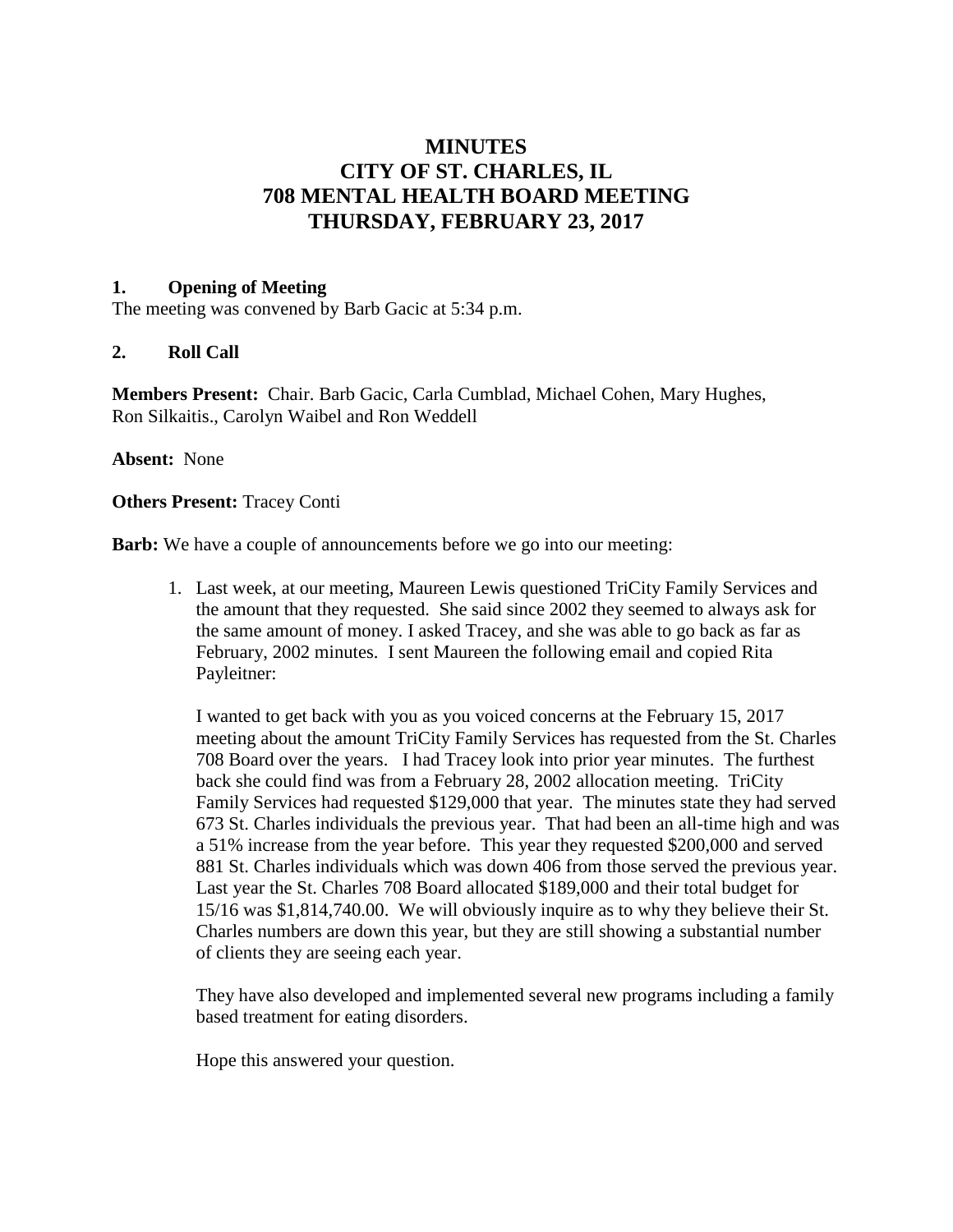I wanted everyone to know I responded to Maureen and her concerns. This was what I was able to find.

2. Next is Alicia's proposal. I think we need to determine tonight if we are going to go with this, because we need to know if we are going to withhold that \$1200, which is her fee, from what we're allocating.

**Carolyn:** I don't know if we need to decide tonight if we are going to go with it. We can decide if we want to hold some finances in reserve for potentially doing this. I think Carla suggested on the phone we make the decision in the summer. I'd like to put that out as a point of discussion to put some finances in reserve and making that decision later.

**Ron S.:** We've had the same set-up for X amount of years. It's good to review once in a while, what are we doing? Times have changed. I think we need to see what is out there. I think we should think about it.

**Carolyn:** I know we need to make a decision not to use the money tonight. I think it's something we want to potentially pursue, talking to her, I'm just not sure I want to make that decision right now. I wanted to bring it up for discussion before I make a motion.

**Carla:** I don't know if we need a specific motion. I think we should have someone help facilitate this conversation. I had a lot of questions this time when reading the applications. I would personally really like to have it. Regarding the motion for the money; we make a decision about the use of the money in one motion. All of it together, the question is do we need a separate motion to hold \$1200.00 aside, or do we just not allocate it?

**Ron S.:** I don't think we need a separate motion.

**Mary:** You mentioned some figures at the end of the meeting about an \$800.00 reserve. Is that right?

**Barb:** Yes, we will have an \$800.00 reserve based on the numbers Chris gave me. We would essentially be withholding \$2,000.00. That \$800.00 is not in the \$547,550.00.

**Mary:** It is not. So you're talking about withholding \$1200.00 more.

**Ron W.:** If we don't go with her and we don't use the \$1200.00.

**Barb:** It goes back into the pot for next year.

**Carolyn:** If we don't use it this year, we can use it next year.

**Barb:** Right, there are no penalties the City isn't going to grab it.

**Ron S.:** We'll just use it next year.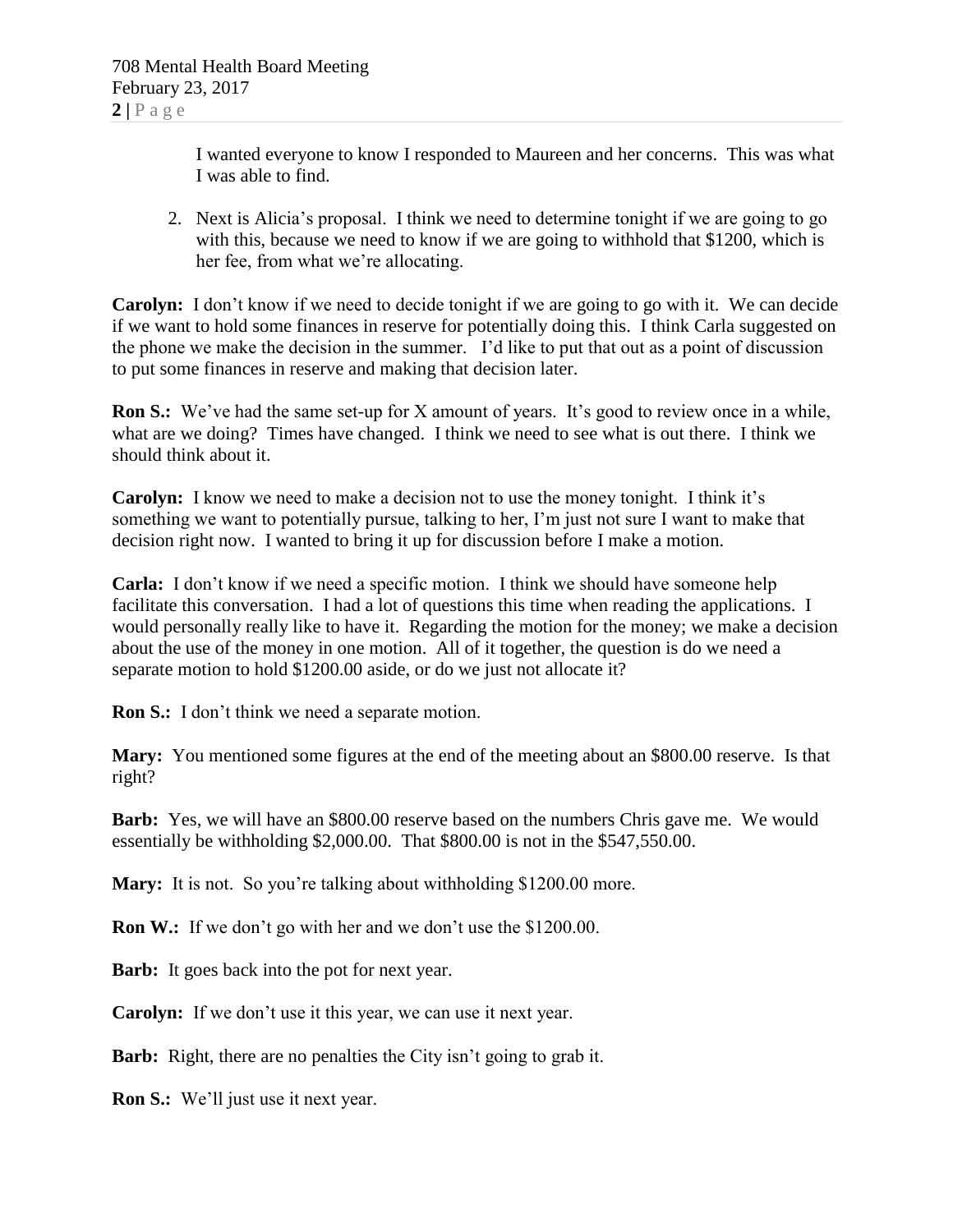708 Mental Health Board Meeting February 23, 2017  $3|P \text{ age}$ 

**Ron W.:** I think it could be a very helpful process, if we do engage her services, we've never had a written report from an expert in all the years I've been on the Board. We mentioned at the last meeting, we're funding the same agencies again, and again every year. Is that what we want to continue to do, or get a professional opinion?

**Carolyn:** I just wasn't sure that we are ready to sign the contract today.

**Barb:** I don't think we are. I can send her an email back and say we are considering it, but we have to wait to the summer to decide. That won't be a big deal to her. It is a very fair price. It comes out to \$150.00 per hour.

**Mary:** My preference has always been to spend whatever money we had for the agencies. Not to keep a lot in reserve. As Ron said, I don't know if we've ever done something like this and hired a consultant. I don't know that we're entitled to, I guess maybe we are.

**Barb:** I can run it past Chris as well. He and Mark didn't have a problem with paying for my dues for the state agency. I don't think he would have a problem.

**Ron S.:** I don't think the Council would either. We pretty much run our own group here. I don't think it would be a problem at all to keep some money. It's not like we don't spend it, and we can spend it next year on the agencies.

**Carolyn:** She said historically they have done something like that in the past.

**Mary:** I've been on the Board a long time and we never have.

**Barb:** The next thing is, and as I have told you all, I have attended most all of the Kane County Mental Health Advisory Committee meetings that are once a month, the fourth Monday of the month at the St. Charles Library. The discussion came up if I was attending as an interested citizen, or as a representative of the 708 Board, or a combination there of. Do you want copies of the minutes of those meetings? I could send to Tracey once the minutes have been approved, and you can see what's going on? Do you want to attend the meetings? It's been interesting. I'm just throwing it out there for you to tell me how you want to handle this. As a citizen I have found it very interesting. I have next Monday's agenda. It starts at 6:30 p.m. It's in the first meeting room on the first floor, between the elevator and the entrance to the main library. There is usually 4 or 5 board members. Barb Jeffers facilitates, and sometimes there are guests. The agenda for next week is a call to order, an update on Maxxam Partners, next steps, adjournment. That's the agenda. I had someone email me out of the Beacon News, where Maxxam had gone before one of the County Boards, they had tied the vote to pass it. There is another meeting and then it will go to County in March and County Board in April.

## **Michael:** Maxxam is?

**Barb:** Maxxam is the agency that is trying to open the Glenwood Boy's School. It's a Betty Ford type Treatment Center for drug and alcohol addiction.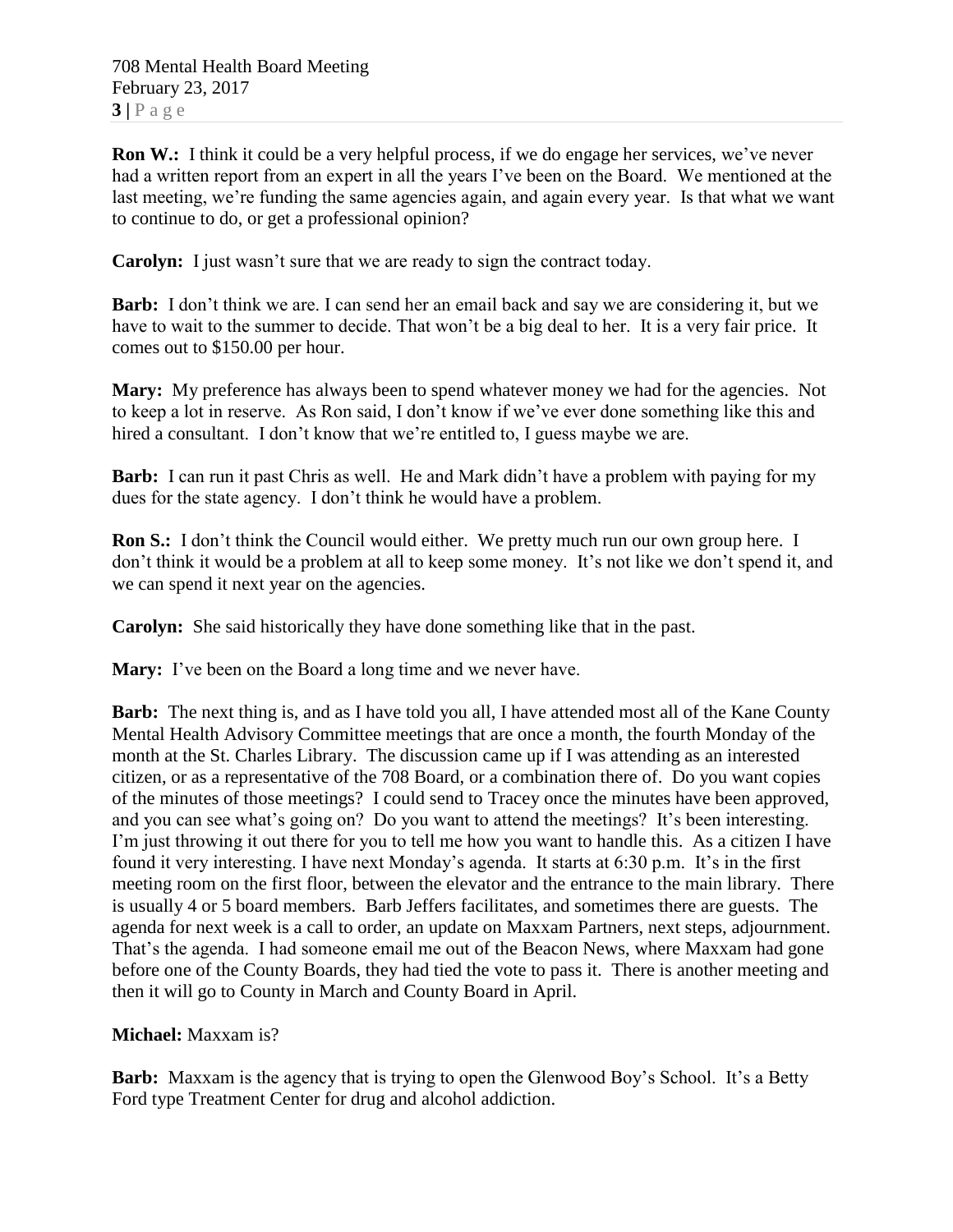**Mary:** A for profit agency.

**Barb:** Yes. Maxxam has threatened the County. It had been voted down last year, then they came back this year and threatened the County with a \$65,000,000 law suit because of the ADA Compliance. The Zoning Board re-opened it and it's been back and forth. The Advisory Committee had looked into a possibility of getting funding for a County708 Board through them. They had also volunteered the drug Narcian for 10 years. Some of the people not in favor said that's pay to play, and there is a lot of issues. I would like to find out if it's going to impact us?

**Carla:** This is an advisory board. What do they advise on?

**Barb:** They were created originally by Karen McConnaughy when she was the County Board Chair. They have continued on with Chris Lauzen. It was started in 2013, it's a 5-year plan to see if they can get 708 funding for the entire County, because 708 funding currently in the County was all passed by referendum. The Northern part of the county has never wanted to pass a referendum to be involved with it, but they want services. The committee was started to see if there was a way of doing this, and how and where the money would come from.

**Carla:** Are there standing members?

**Barb:** Yes.

**Carla:** Do they vote?

**Barb:** Yes.

**Carla:** When you are there are you sitting as a citizen or are you voting?

**Barb:** Oh no, I can't vote.

**Carla:** Back to the original question. It's probably just informational for you as a citizen. I don't think it's hurtful for you to know what's going on in the County. I sit on a number of networks. I don't sit in as a representative of the 708 Board. I just sit in. Are you ever asked to speak?

**Barb:** I was asked to speak in July at the August meeting; I shared that with all of you. It was because they had a lot of their facts incorrect about the City of St. Charles 708 Board. I wanted to clarify and tell them originally what we started, and what we have done. Since then, the only time I have said anything is when I'm playing devil's advocate. They were talking about creating a county-wide sales tax on beverages. I pointed out it has to be 51% juice not to qualify and who is going to go out to all the 711's, gas stations, and the money has to be submitted to the State and then comes back. It doesn't go directly to the County. They weren't aware of that.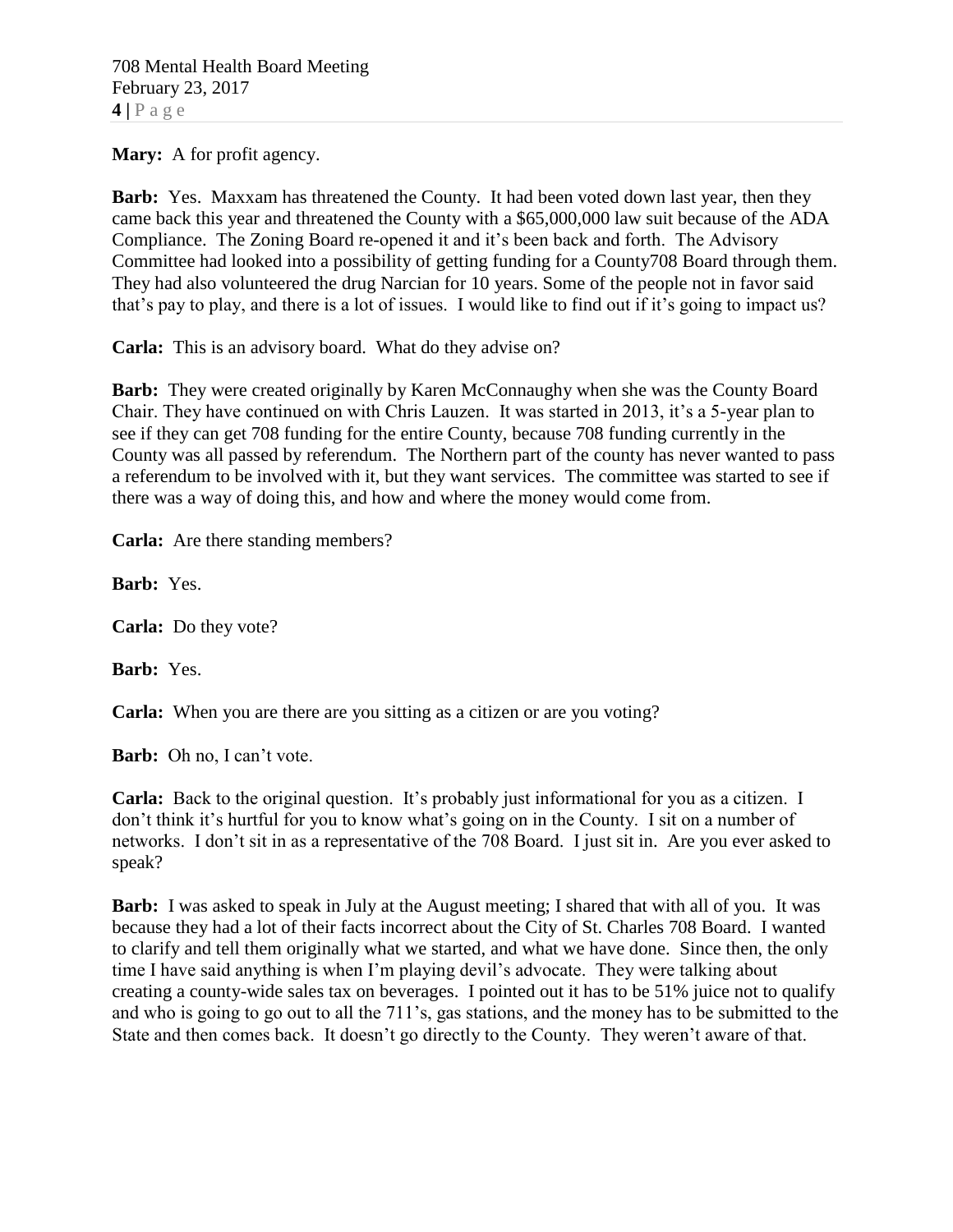**Carla:** Mental health came to us as a big issue in the County, so they formed this committee to advise the County on issues related to mental health. If the only purpose was a county-wide 708 Board, they wouldn't be listening to this Maxxam presentation, right?

**Carolyn:** They have an agenda with issues that are related to Mental Health that might affect the county.

**Barb:** The have a sunset on it. It's a five-year sunset, it totally goes away if they haven't come up with a solution for the funding. They said it's 2018. I asked if it was January 1, 2018, or December 31, 2018? They had to look into it, thought it was November but weren't sure.

**Carolyn:** Do you want to keep attending and let us know if something of 708 board relevance comes up?

**Barb:** Yes. I plan on going Monday night. I'm curious, particularly with Maxxam. They had a couple of proposals. They were going to do the 5% tax on all of the sweet beverages. Then somebody went to the County and said you can't do anything like this without a referendum. Any taxing what-so-ever has to be through a referendum, which they were not aware of.

**Mary:** I'd be interested in seeing the minutes.

**Ron W.:** I support you whole-heartedly.

**Carolyn:** I think if the discussion comes up again regarding having a Kane County 708 Board; that would be interesting to us.

**Barb:** Maxxam would want to assist the County by putting a 5% reimbursement to the County on all gross revenue they receive. After much discussion, they determined that boards like ours, because Maxxam would be putting into the entire pot, we would continue on with our 708 Board, but would have additional money to give to the agencies we wanted over and above. Because the only way we could get rid of the 708 Board is by referendum. They were trying to figure it out; all of the 708 Boards around the south end of the County have been helping people for almost 40 years. I will continue to let you know, and if something significant happens, I'll email Tracey and she'll send out the information.

Let's take a 5 minute break and meet back in Council Chambers.

## **Meeting moved to Council Chambers for presentation from the agencies.**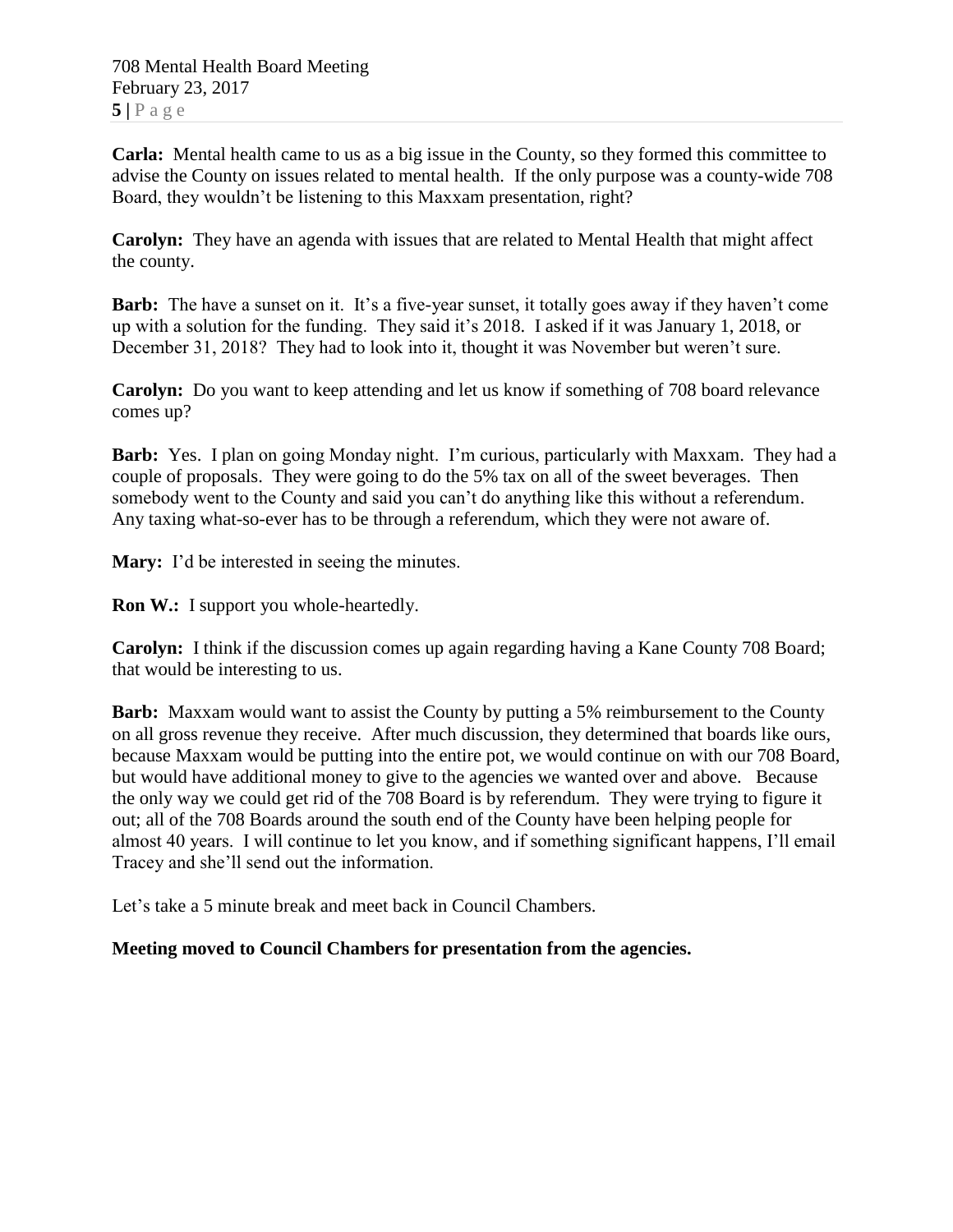#### **Community Crisis Center**

## **Gretchen Vapnar, Executive Director, 37 S Geneva, Elgin, IL 60120**

**Barb:** As we've done the past couple years we have 2 questions and based on how many questions the Board may have we'll give you time to talk. Everyone has a total of 10 minutes.

1. Last year the Mental Health Board funded you **\$14,000**. Please talk about how you spent that amount of money. What worked well and what would you change?

**Gretchen:** We have 2 major expenses: Occupancy, we do not charge off to you because that's in Elgin, and the personnel to do the counseling for all of the people who stay with us, or on a walk-in basis. We also have a counselor as needed that uses an office at the police department. That money is used for personnel to provide services to St. Charles victims of both sexual assault and domestic violence.

2. You are requesting **\$16,500** this year. How are you planning on spending the money specific to the St. Charles residents?

**Gretchen:** The same way. Our basic service is availability. We like to say we're the fire and police model in that if you just paid the fire and police for the services they provided the next time you needed them they won't be there. Our real service is availability. We take into consideration the number of people we see, somewhere between 75 and 100, from the St. Charles area, then we look at what we need to run our place and be available 24/7. I think we make a reasonable request.

**Barb:** Does the Board have any questions?

**Gretchen:** We have some good news to share. We received a grant from a group called Impact 100. There is a Chicago group and a suburban group. We received \$100,000. It's for mostly capitol, in our case, we needed a new phone system which was included in the grant, as well as an institutional refrigerator, and we're going to be able to do a renovation of our bedroom area so we can better accommodate mothers who have teenage boys. If you want an interesting read, look up Impact 100 Chicago. Each woman who is a member, it's only open to women, can give \$1,000 per year and decide how much they want to be involved in choosing the people who win. There are four winners.

The other good news; we always try to be ahead of things. For years we have done training for people who are looking to get their certification and their continuing education credits for domestic violence and sexual assault. We are now looking into starting an academy, and the crisis center would offer training at least 4 or 5 times per year. We're really excited about it, we've done trainings for years, but we've never seen it as a money maker. We're looking at perhaps taking care of ourselves a little more.

**Mary:** With your new phone system will it be a person answering or is it all automated?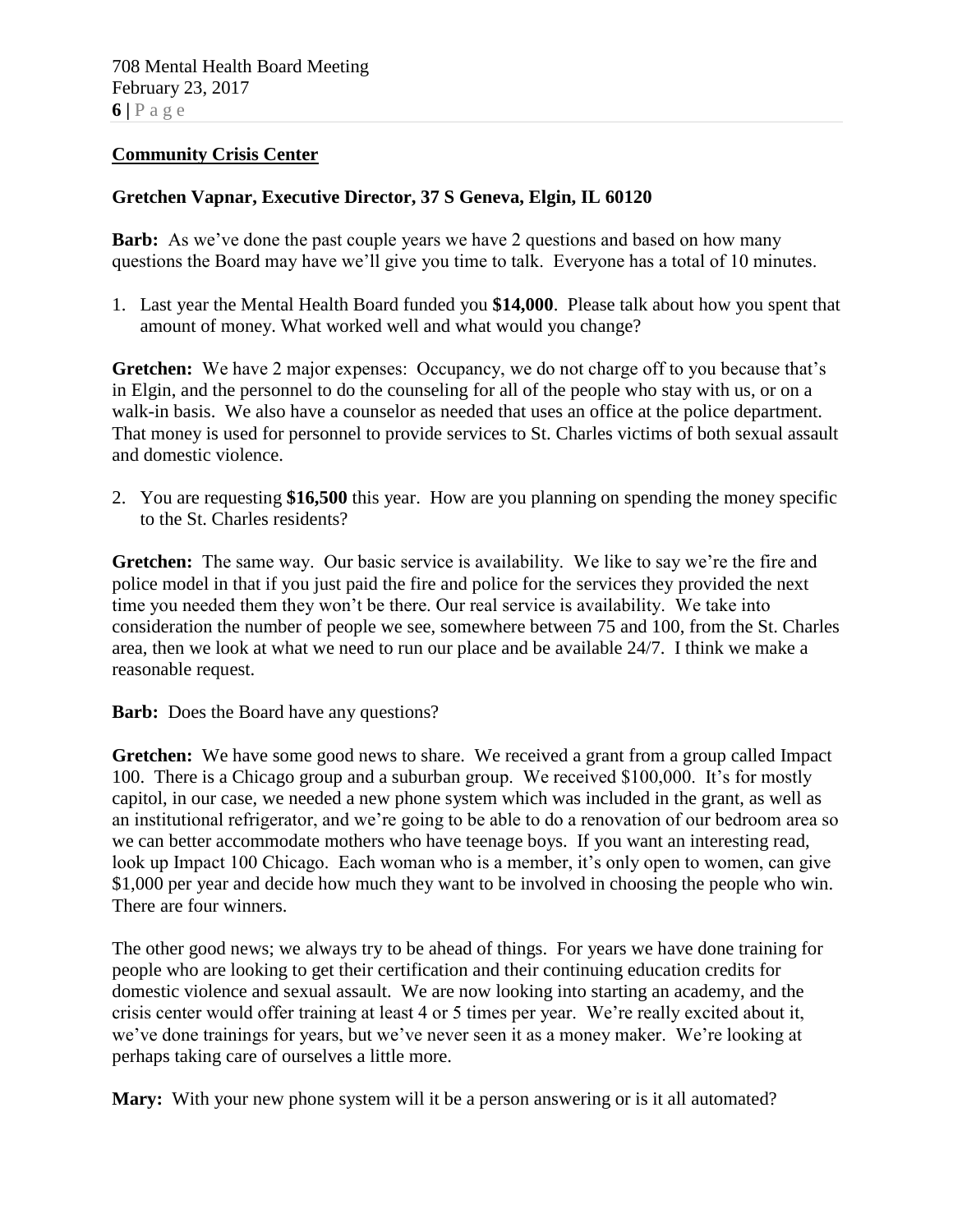708 Mental Health Board Meeting February 23, 2017  $7$  |  $P$  a g e

**Gretchen:** We always have a person, 24/7, paid professional staff, at least 2 people on at all times. Thank you.

## **Fox Valley Hands of Hope**

### **Greg Weider, 200 Whitfield Drive, Geneva, IL**

1. Last year the Mental Health Board funded you **\$16,500**. Please talk about how you spent that amount of money. What worked well and what would you change?

Greg: The money was used to pay staff. We have 3 social workers on staff that work with our adult programs, youth programs and our family programs. One of the other uniqueness of our organization is we also train volunteers. They go through a 15-20 hour training program and continuing education. Our social workers are not only providing direct service they are training volunteers to be able to lead support groups and do individual one-on-one support. With regard to what I might change; a challenge we're facing is getting the word out. I've become quite the guru on social media, and things we didn't do 7 or 8 years ago. All of our services are free of charge to anyone who needs them. That's our challenge, we don't have a marketing department, we have a small staff. It's a challenge. Our focus is our clients and the services we provide.

2. You are requesting **\$20,000** this year. How are you planning on spending the money specific to the St. Charles residents?

**Greg:** The bulk of those resources are going to go to staff salaries to provide services to the folks who live in St. Charles and everyone we serve. We spoke a little bit about the training of our volunteers. We can provide service to anyone who needs it within the structure of what we do. It's also a nice opportunity to engage folks who live in the community and are looking to give back.

**Barb:** The last couple years Kathy has talked about the Hispanic outreach that you do. How is that going? Are you pleased with it, do you see it expanding more?

**Greg:** It's been one of the unique things we have. We train Spanish speaking volunteers to be able to provide support directly to folks that English is not their primary language. It's been great when we redid our website part of that transition is we're trying to convert it to English and Spanish. We are doing that page by page.

**Michael:** With the funds you're asking for you say the majority of it is for salaries for the social workers. Are you able to break that down?

**Greg:** No, not off the top of my head. I would say that the majority of those salaries are going to be focused on providing social workers and programs. If there was someone who needed those services and it wasn't in that grant we would find the resources to cover it somewhere else.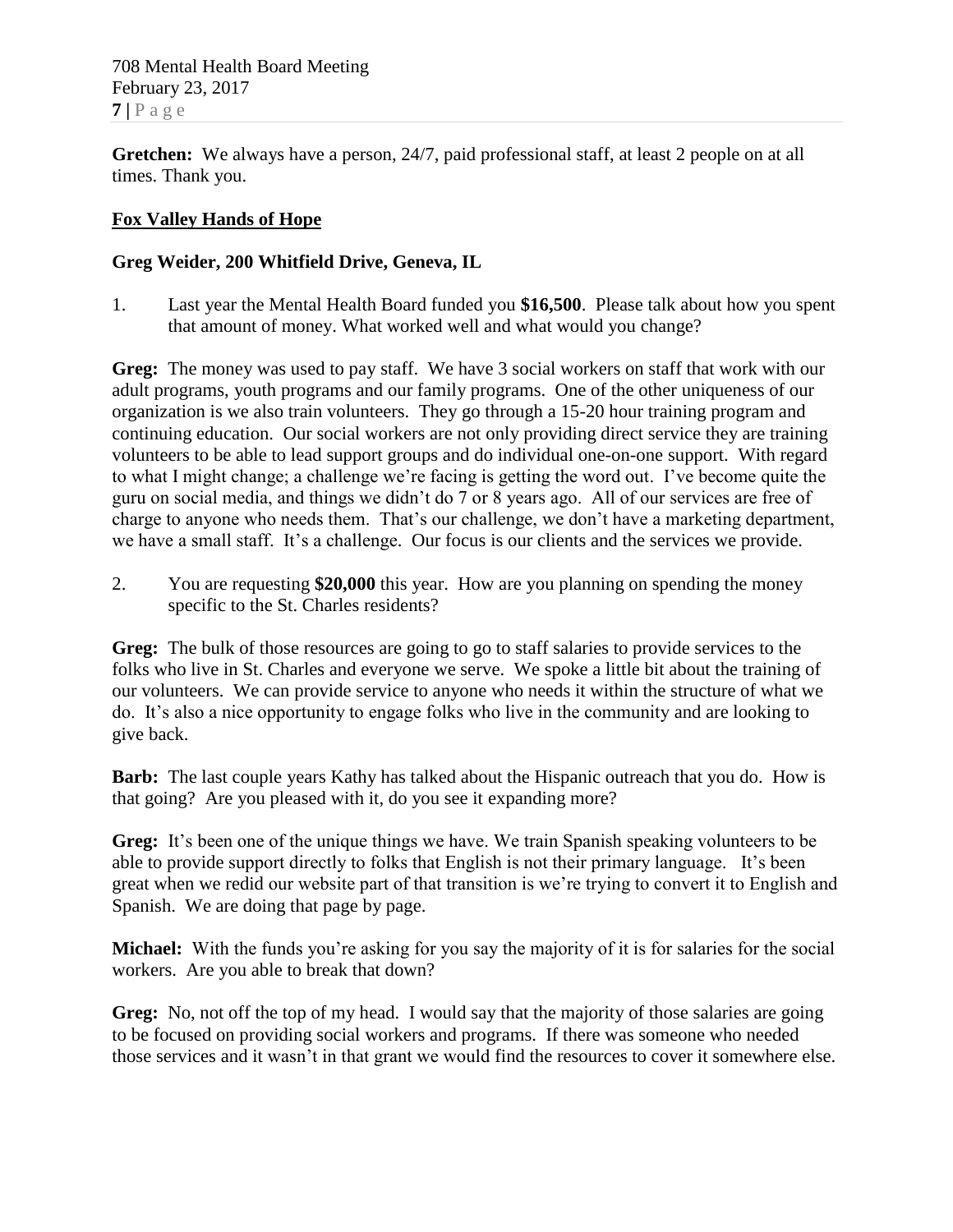708 Mental Health Board Meeting February 23, 2017  $8 | P a \geq e$ 

**Ron W.:** On your donor list, if you would please move the City from the President's Circle up to your Founder's Circle. The cut off is \$10,000 or more. But for the City of St. Charles please note the Mental Health Board.

## **Suicide Prevention Services**

### **Stephanie Weber, 528 S. Batavia Avenue, Batavia, IL 60510**

1. Last year the Mental Health Board funded you **\$16,500**. Please talk about how you spent that amount of money. What worked well and what would you change?

**Stephanie:** We have a very small staff of 4  $\frac{3}{4}$  people. We have an 8% administrative overhead. Some of the things we have been able to accomplish this year is getting more into the community. We were able to do an Assist training, and we are now able to charge \$300 for those trainings, \$45 - \$50 are the materials and we provide a small breakfast and lunch. We make sure all of our facilities are donated, but if someone from the City of St. Charles can't attend because it's too much, we find out what they can afford and have them come. Our Survivors of Suicide, Lost Survivors, our Hotline, interns help with the training on so much of that. I don't think I would do anything differently. I think we get by with what we have. As Greg said, if we have to make up the deficit we will try to make that happen. In our almost 20 years of existence my staff has taken a lowered salary. We are committed. Like any social service agency if we can beg borrow or steal we're going to do that first. I think the money was very well used.

2. You are requesting **\$17,000** this year. How are you planning on spending the money specific to the St. Charles residents?

**Stephanie:** Our training in the community, continue to build our Assist training which has grown. We do not get State or Federal funding, but more and more the clients coming to us for help don't have money. We took 3 calls between the last couple days where people want to come in, they either don't have insurance, and they have insurance we aren't able to take, or they are Medicaid. Our motto is we don't turn you away, and we don't have a waiting list. So far we haven't had to turn anyone away.

**Carolyn:** I want to compliment you on your statistics.

**Stephanie:** Thank you.

**Mary:** Do you get any money from the Geneva 708 Board?

**Stephanie:** Yes.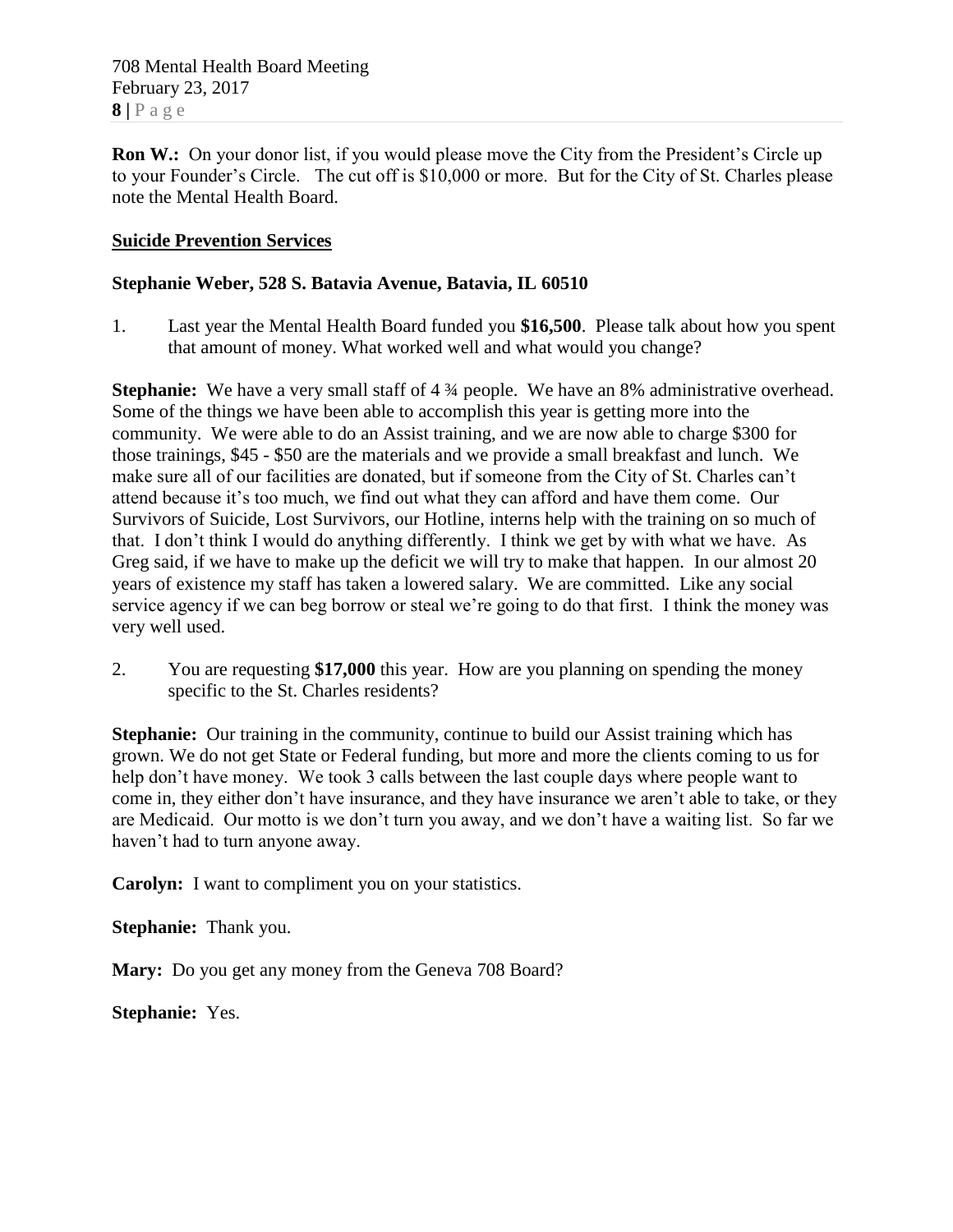## **Ecker Center for Mental Health**

## **Karen Byer, CEO Ecker Center for Mental Health, 1845 Granstand Place, Elgin, IL**

1. Last year the Mental Health Board funded you **\$59,000**. Please talk about how you spent that amount of money. What worked well and what would you change?

**Karen:** We spent the money on the services we provide. We have a psychiatric emergency program that's open 24 hours a day. The office is located next to the emergency room at Advocate Sherman Hospital. We have a 24 hour crisis residential program which is stepped down from hospitalization. We do what you would do in an inpatient program, but it doesn't have locked doors. The people we can care for there can't be dangerous or suicidal. We have difficulty when people are very addicted to drugs in addition to having mental illnesses because people can walk out. We have an intense outpatient program for people who don't want to or can't be in the crisis residential program. It operates 5 days a week from 10am – 3pm for people who really are in crisis but can stay at home. We have therapy programs where we see anyone from 5yrs and up. We have case management for adults; helping people find housing, apply for benefits, etc. We have 24 daytime supervised residential programs. We also have psychiatry. It has been our big challenge since the State eliminated grants for psychiatry last Fiscal Year. This year we have been able to get some sizable grants from places like Ameda Health Care. Having lost a full-time psychiatrist because of that cut, which was approximately \$380,000. We're going to be adding 6.5 hours a week and are able to do that with these grants and will be starting that this coming month. We're working with the NA to hopefully help us into the future to beef up psychiatry at our Elgin site; which also offers primary care every other week as well an independent pharmacy, which is operated by a separate company during open hours.

2. You are requesting **\$64,000** this year. How are you planning on spending the money specific to the St. Charles residents?

**Karen:** If we do receive the money we will be serving St. Charles residents from our local office which provides therapy, but people would need to go to Elgin for other services. The funds would be used for all services previously described except for residential, the city's money would go toward outpatient services.

**Mary:** Will the psychiatric services be available locally.

**Karen:** It's in Elgin; it's a difficult service to provide here due to it being more expensive sending people from a hub office, as well as the psychiatrist needing to operate in a clinic with the backup help from nurses. On occasion we will have someone come in who is very disturbed where we need a number of staff people to handle those situations and Elgin has a lot of staff.

**Chair Gacic:** Because of the change of services and geographic location, are they serving less St. Charles residents than they have in the past?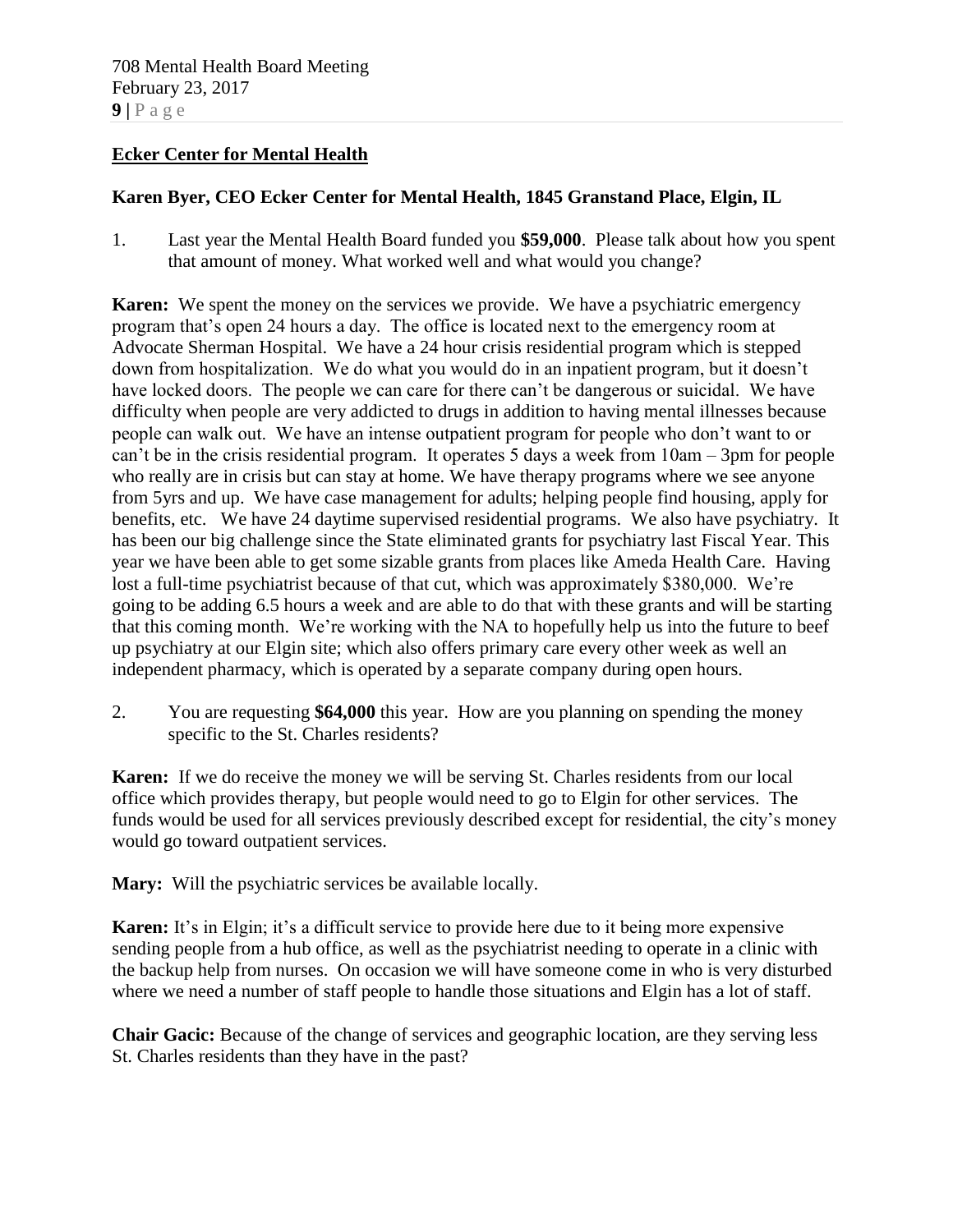708 Mental Health Board Meeting February 23, 2017 **10 |** P a g e

**Karen**: Our services overall are affected by the fact that we have fewer psychiatry hours, it's a small percent overall. I don't know exactly what that is for St. Charles but the agency in general is serving 8% fewer than last year.

**Chair Gacic:** I attended a state association meeting last September and a representative from Presence Health did a fascinating presentation where they have a written order in place in Bolingbrook where they have the psychiatrist. The problem is you actually have a psychiatrist that has 3 hours' worth of downtime, but if they were to travel it would take up that downtime. So their now using camera's, except for a Medicaid patient where the case manager had to be present, but if not all that was needed was a camera at home; this will solve a lot of problems.

**Chair Gacic:** said it's getting more and more sophisticated and the cameras are getting so good they can be used for not only psychiatry but other illnesses, and maybe coming to our area.

## **Association for Individual Development**

#### **Lynn O'Shea-309 New Indian Trail Ct, Aurora**

1. Last year the Mental Health Board funded you **\$54,500**. Please talk about how you spent that amount of money. What worked well and what would you change?

**Lynn:** We have 298 services that can be provided to St. Charles residents; Services for children and adults, Supervised in support of living, children's in-home support, aiding people on unemployment, crisis intervention; etc. Our largest expenditures for the area are the group homes, in addition to having St. Charles residents live in some other towns; we cannot afford enough right here in St. Charles. Development training, homebased support, psychiatric services, respite care and addiction services. There are unfortunately 183 from St. Charles on our wait list; most of them are poor and need either health housing or low income housing. We also do tele psychiatry and are moving more and more into the utilization of apartments for our housing support because it's more cost effective if we can get the rent subsidies; so we've been working very closely with IHDA. With 183 people waiting for service we need to find more cost effective ways to find that support. This year, 12 months ago, we spent most of our time on the Capital Campaign, we started that campaign because the state of Illinois cut our funding \$2million in 2015. In 2016 they gave us back \$1million of it but in a promissory note. We did finally receive it about 6 months ago, we have not closed programs we have actually grown, and did so by moving away from expensive group home services and more into apartment style living, but also through our capital campaigning. Our goal was to raise \$2.5million and as of last week, in pledges and gifts, we raised \$2million with the goal of eliminating all the mortgages for the group homes and have been able to pay down 2 of the 3 mortgages. By doing that it provides us over \$320,000 a year in operating support, and we felt this was the most cost effective way to spend the money.

2. You are requesting **\$70,000** this year. How are you planning on spending the money specific to the St. Charles residents?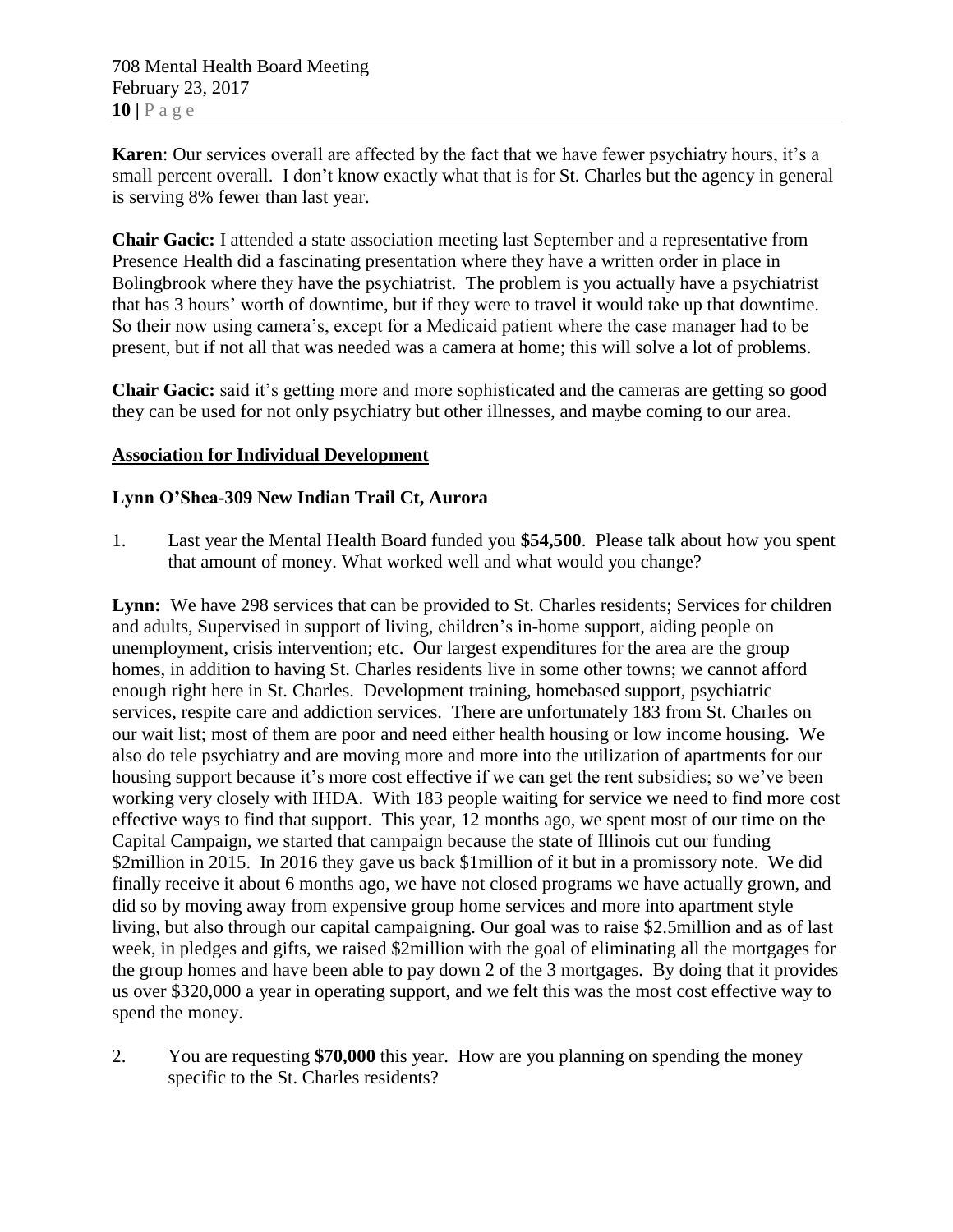708 Mental Health Board Meeting February 23, 2017  $11$  |  $P$  a g e

Lynn: Most of the money goes toward the staff support and our biggest challenge is keeping staff because we haven't had an increase in our per person, per year, payment for the people that we serve from the state, which translates to more than a 35% reduction in our buying power. The bigger challenge we see is that we have more than 16,000 students in special education in Kane County with a large amount in St. Charles grades K-12 who will be coming out on that wait list. We see the challenge ever increasing, our primary funding source is Medicaid which is under attack at the state and federal level so we need to find more and more creative ways to use the dollars we have to serve more people and we appreciate the support the Metal Health board has provided.

**Carolyn:** What worked well, and what would you change from the money funded last year.

**Lynn:** Moving from group home to the apartment and what we would change would be asking for more rent subsidies to help lower their operating costs.

**Chair. Gacic:** said she thought she remembers their agency asking Shodeen to build apartments behind the old Dominick's, she asked if anything ever gone farther with that.

**Lynn:** No but with all the media attention we did get in touch with Dave Patzelt to see if they could talk; so we will see because we really are focusing more on apartment living because in group homes it's hard for 4 or 5 people to get along, rather than 1 or 2. Also in group homes staff does a lot for them, apartments causes them to live more independently.

**Carolyn:** You had served 92 individuals were served in St. Charles and 206 St. Charles residents and I'm wondering how many of those were connected with the Police dept.?

**Lynn:** The statistics were rerun last night and 206 is the number that we worked directly with the Police dept. on, whether it was suicide, homicide or domestic violence, they work with the perpetrator and we work with the victim. If there's a death than we work with the family all the way through the grieving stages and funeral arrangements, etc.

**Chair. Gacic:** I know you've had this program with the police dept. since 2014 and I'm curious as to why the significant jump.

Lynn: The police seem to really like working with us, the number of calls have tripled.

**Carolyn:** It's been a successful program for both groups.

Lynn: As you will see in the audit for the upcoming year there is a huge operating surplus which is a result of our capital campaign, and you will see the expenditure of paying off the mortgage on the balance sheet; they don't go on the same page, so it will look like we have all this money and I just want to clarify that.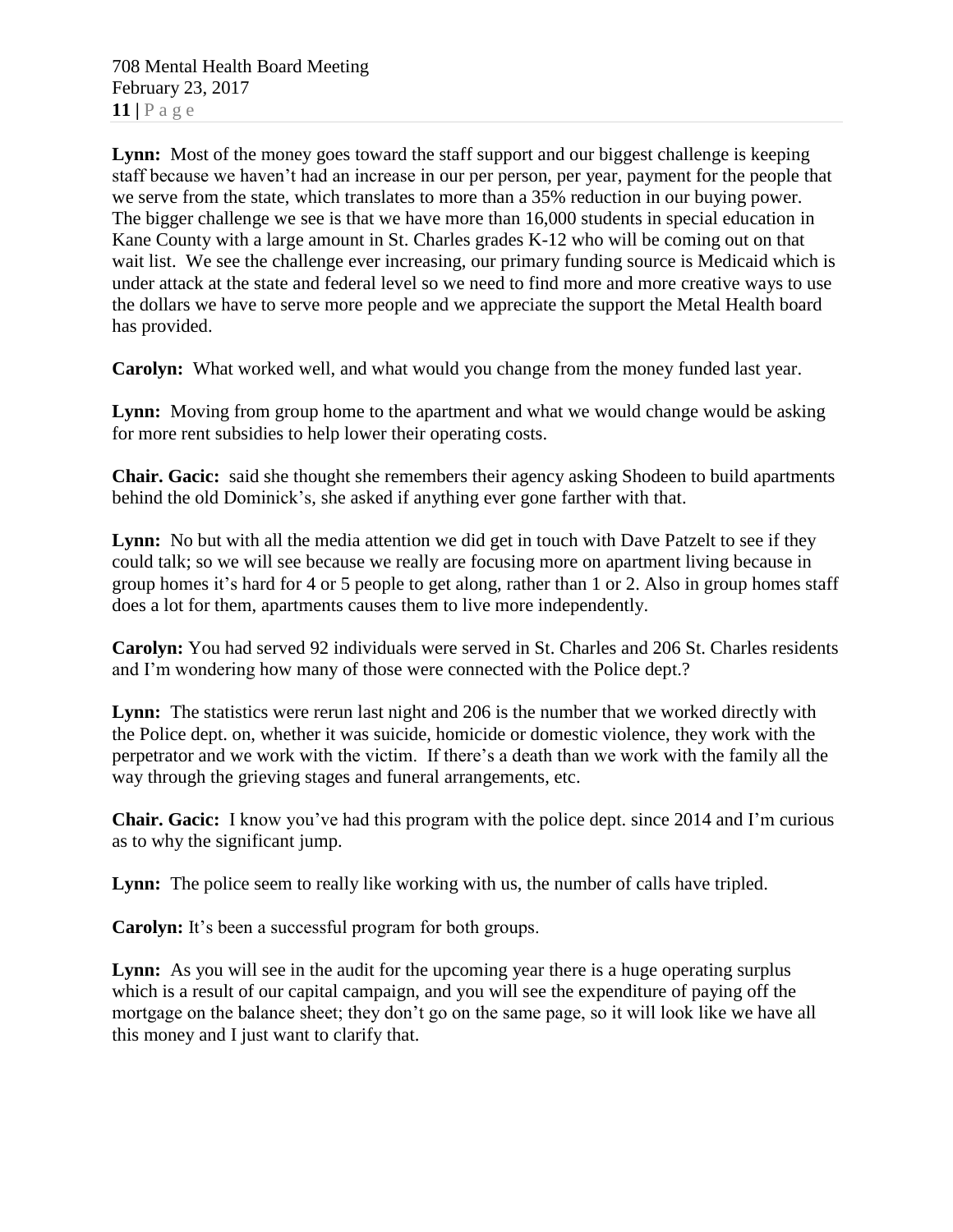### **Lazarus House**

## **Liz Eakins, 214 Walnut Street, St. Charles**

1. Last year the Mental Health Board funded you **\$46,100**. Please talk about how you spent that amount of money. What worked well and what would you change?

Liz: The homeless shelter transitional living program is an outreach program and we have seen a slight reduction in the number of homes persons that we've been serving this past year. Consistently our outreach program (rental and mortgage) subsidy and emergency assistance programs continue to be at capacity with wait lists and we absolutely know that is why our homeless numbers are reduced. We have 15 chronically homeless households, 2 of them have children, and of those 15, 13 are 708 qualified households in one form or another and if it wasn't for the rent subsidies we administer from state and federal those household would be in our shelter cycle. The long term affects have paid off when we applied for those grants many years ago.

What we request and what we have spent is as a percentage of the services that we provide which is called a night of service, these are night of 708 qualified people that have been in our shelter and the funds we receive allow us to pay our case managers, allow staff onsite 24/7 for safety, cleanliness, laundry, food, etc. to be welcomed with open arms and managed in a wonderful and safe way. The funding allows us to pay our utilities, but the case management is the biggest component of the work that we do; each guest is assigned a case manager, it's not an option, and they meet with them at least every week; but more like 3-4 times per week. The case managers are charged with assessing each and every adult individuals smell, health and substance history; if there are needs identified the next step will be referring those guests to Ecker or Renz Center for a full assessment to see if there's more services identified; if so they then follow through on that process. Most of the rent services take place from our Elgin office, there is a St. Charles satellite office where the assessments take place but to participate in any of the outpatient treatment programs there is a transportation issue getting them to and from, so transportation costs are a big piece of what we pay in provision of those services. We won't let that transportation cost stand in the way of our guests receiving the services they need; that's a high priority on our list. However we do ask our guests that are employed or have social security to reimburse for the transportation costs, but those that don't, it's on us and that's okay it's well worth it.

2. You are requesting **\$43,010** this year. How are you planning on spending the money specific to the St. Charles residents?

Liz: Next year will be the same. A continuation to be sure lives get stabilized, and we have found that with substance abuse we have people who never really consider what was happening in their lives as a problem, there's usually an underlying mental health cause behind that. So we may be the first opportunity that someone has had to come face to face with the ability to understand that maybe things can be different, life doesn't need to be like that and there's an opportunity for change; lives are then changed forever.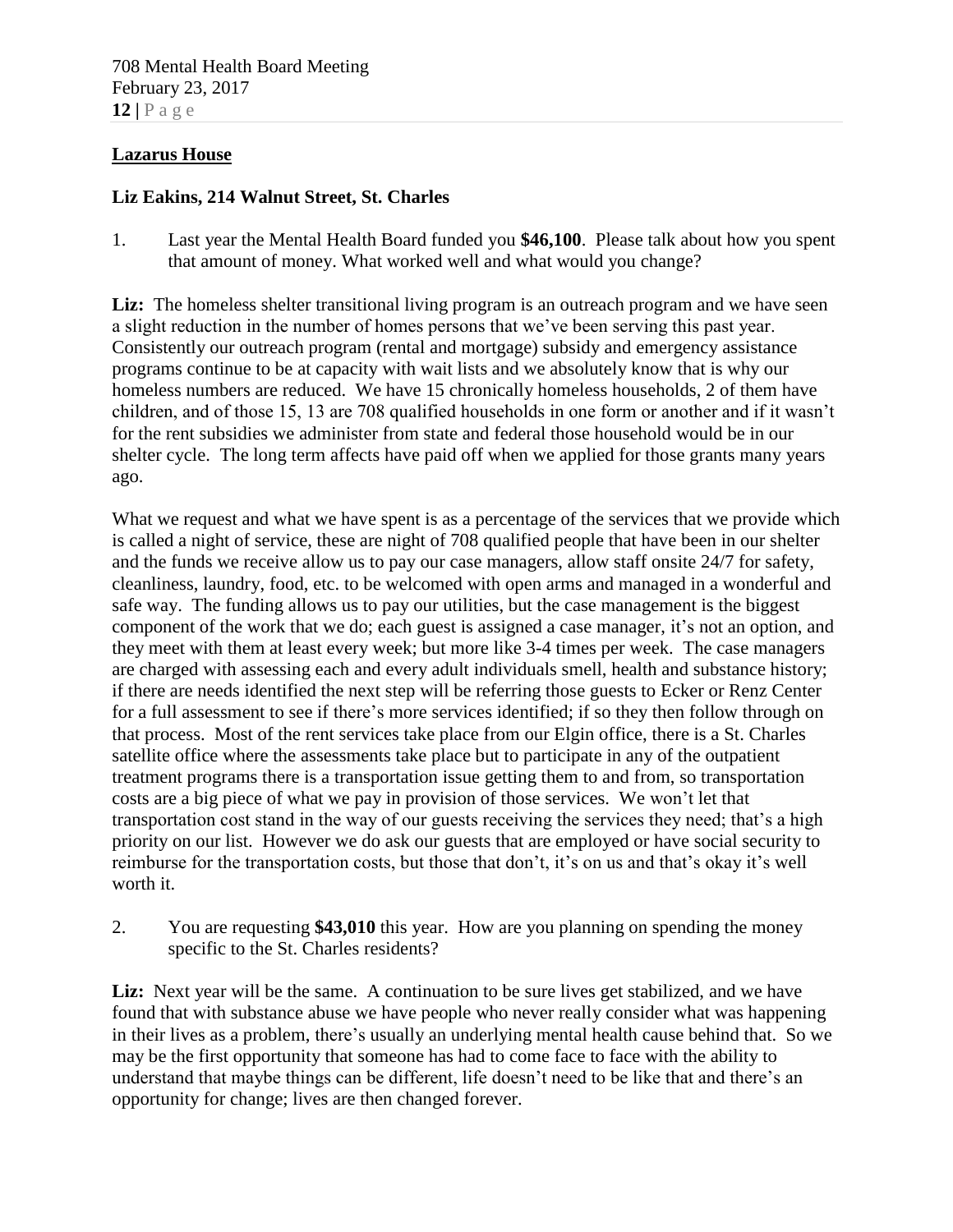708 Mental Health Board Meeting February 23, 2017 **13 |** P a g e

**Ron W:** Do case managers do electronic record keeping to share with other agencies. Liz said yes, but not with other agencies. Any agency across the nation that receives any kind of funding from HUD is required to participate in the Homeless Management Information System (HMIS) so all information is maintained in that system, but not shared, we are very protective of peoples identity and information. Confidentiality for the people we service is more of a high priority than the sharing of the information, but with a signed release that information can be shared, and we do that all the time.

## **Living Well Cancer Center**

## **Karen Wells, 442 Williamsburg Avenue, Geneva**

1. Last year the Mental Health Board funded you **\$9,000**. Please talk about how you spent that amount of money. What worked well and what would you change?

**Karen:** Shared 2 different situations which show how important their counseling services really are to those who've been diagnosed with cancer and those going through treatment; especially those who may already have a mental illness and are then diagnosed with an illness. The counselor's specialize in oncology counseling but there are also 3 licensed clinical professional counselors and 5 licensed social workers. St. Charles is one of the most served communities, last year there were 339 residents who received counseling and social work services, but overall we served 532 residents for all of our programs receiving 4,988 services from Living Well, all free of charge. Those services range from art classes, meditation, yoga class, educational presentations, etc. during those services they may hear of other support groups for their specific illness which then opens up the door for counseling that some didn't realize they even needed. It was noted their grief group/counseling is very significant. Living Well has been around since 2005, and have 16 board members. Many of the founders are still on the board, which really ground us to the community base that so important. We are part of Northwestern Medicine and the benefit there is the foundation of the hospital pays for all of our fundraising expenses; all donations go directly to provide programs and services for the residents approved of free of charge.

2. You are requesting **\$20,000** this year. How are you planning on spending the money specific to the St. Charles residents?

**Karen**: If you calculate the cost just for counseling services its \$264 per person on an annual basis and if we serve 339 residents it's a lot more of that \$9,000 spent on St. Charles residents and that would go toward the salaries of the counselors (3 full-time) as well as the social workers at the hospitals.

**Mary:** How many staff do you have?

**Karen:** 16 full-time equivalents, 2 part-time managers, 2 part-time instructors and dieticians and 8 full-time counselors and social workers.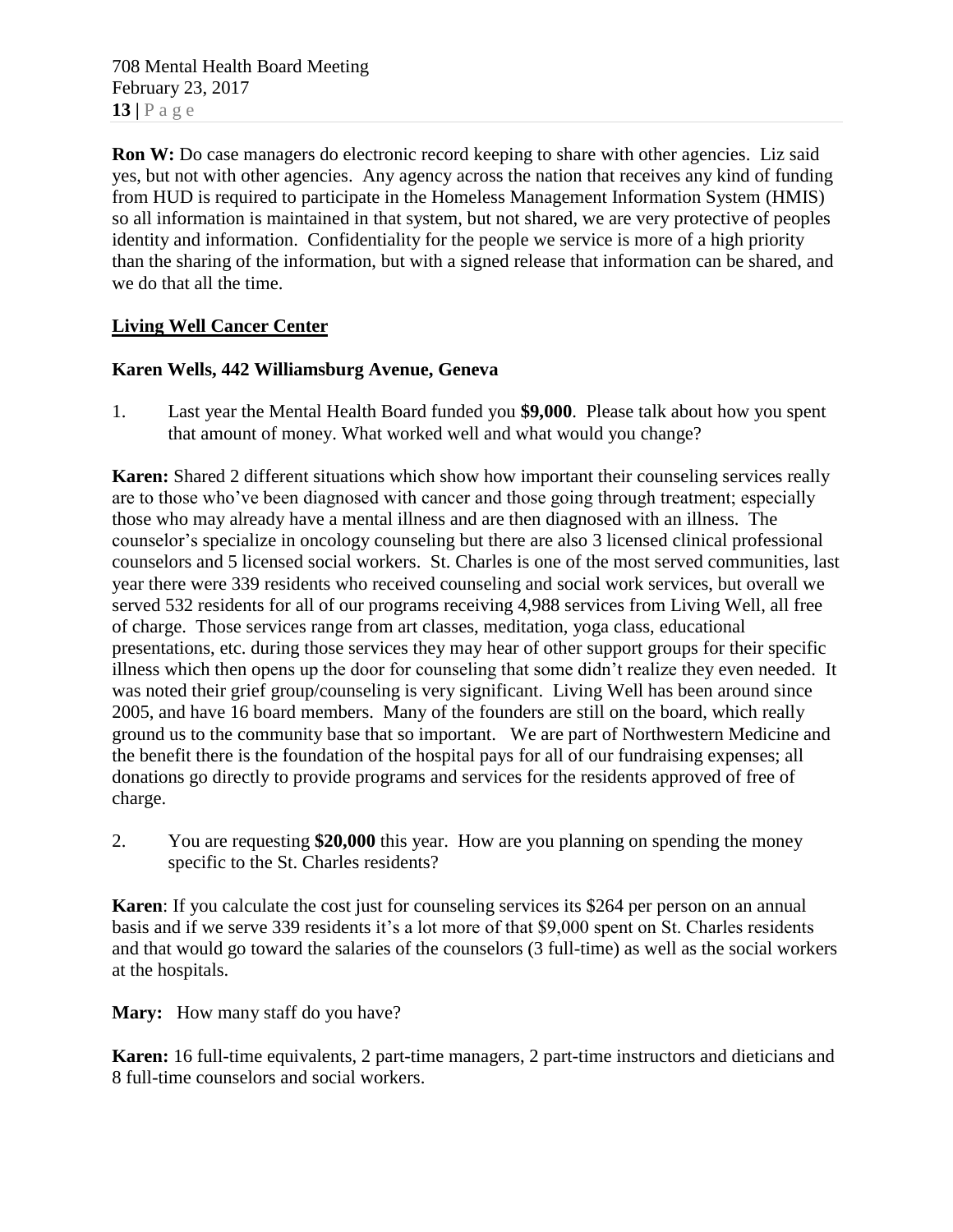**Carolyn:** You are up clients this year. Is there a reason for that?

**Karen:** We added more social workers (2 at Delnor) and just more people just really making an intentional effort to connect people coming in for other programs to the counselors. They actually took art and yoga out to the people at the cancer center to try to engage and connect them more.

## **Tri-City Family Services**

## **Jim Otepka and Laura Poss, 1120 Randall Ct., Geneva**

1. Last year the Mental Health Board funded you **\$189,000**. Please talk about how you spent that amount of money. What worked well and what would you change?

**Jim:** 2016 funding enabled us to serve 881 residents across all of our programs, 339 of them in our counseling program received 5,174 hours of service. While service delivery in the counseling program was down by 29% on June 30, 2016 from the previous year, it began to trend upwards during the first 6 months of this fiscal year with the end of December showing a 19% increase, sometimes it's hard to tell why but we are on the upswing and hope for St. Charles resident to be at about 30% of our total services.

**Laura:** I'd like to talk a bit about some of the non-billable items that we provide; majority of the families we serve for every traditional counseling hour we provide at least 1.5 hours of nonbillable service. Which include: crisis intervention, case management, planned advocacy and after hour emergency services; 24/7 and 365 day per year we are available for our clients. In addition we work very closely with St. Charles schools and provide an urgent assessment which is a very valuable and powerful tool in the school systems. We also provide regular collaboration with school personnel on individual education programs, the court system, community resources (rent, utilities) and we don't feel these are an ancillary service to our counseling, but are vital to our mission and crucial to the services we provide, as we see a lot of high-risk poorly resourced clients in this area. These services differentiate us from other agencies and for-profit private practices which do not provide any of these case management resources. It used to take our team about 1hour to do utilization review of our charts, and we've gone from about 4 hours on 1 to about 35-40 hours per month due to the intricacies of the electronic medical records; this is very helpful for Medicaid audits and is a non-billable hour. We're also pleased to be providing service in the St. Charles school district, one of our senior clinicians works as a liaison with the schools staff in very difficult cases they may see or encounter on a daily basis, which has been very successful.

2. You are requesting **\$200,000** this year. How are you planning on spending the money specific to the St. Charles residents?

**Jim:** 75% of our costs are allocated to the provision in clinical services so it's subsidizing the counseling hours and time for individuals who can't cover the cost, even most who are insured will have high deductible plans. Anybody who receives service is assigned a fee based on the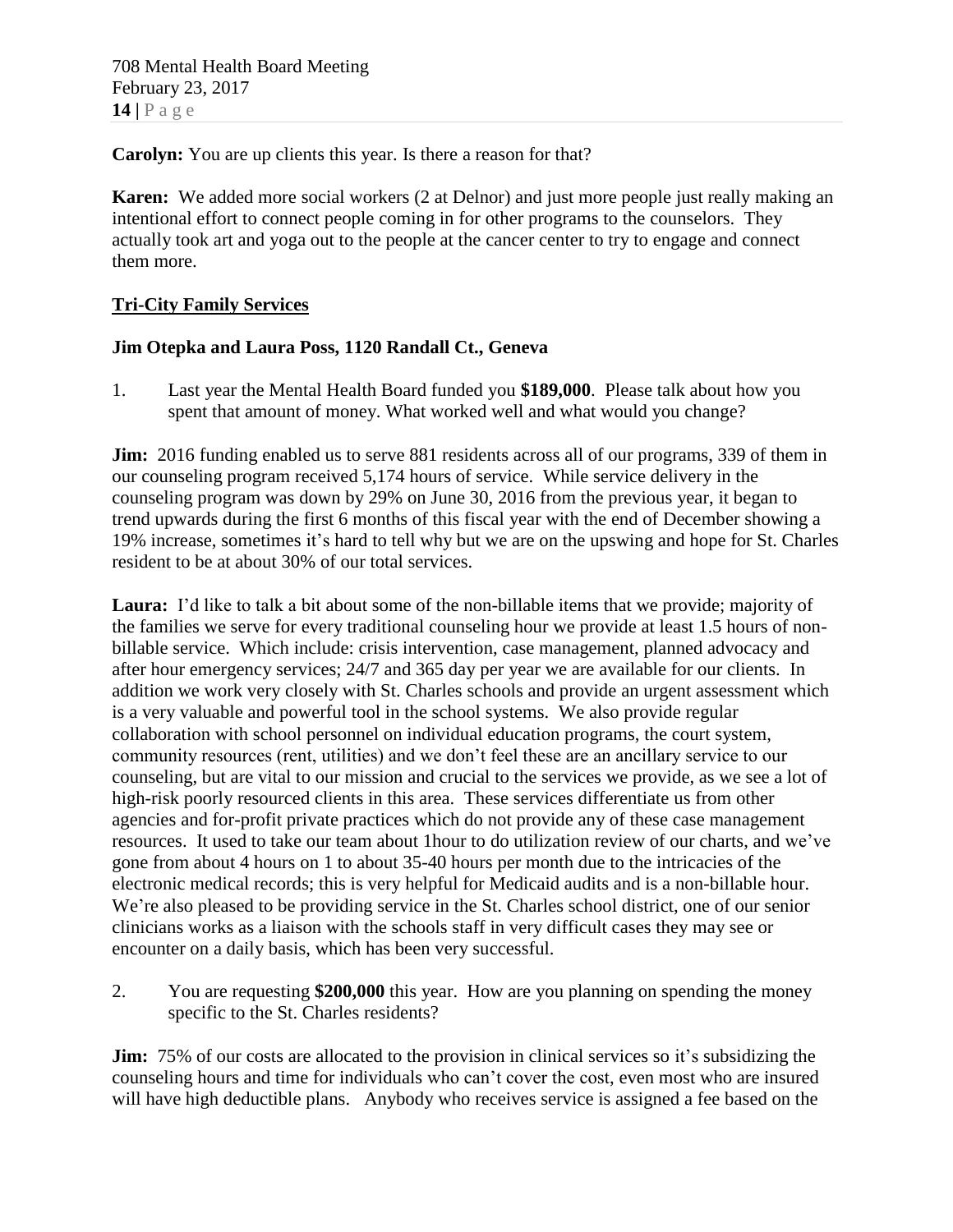708 Mental Health Board Meeting February 23, 2017 **15 |** P a g e

sliding scale; which is dependent on what they earn and family size. So the dollars we receive are allocated to subsidizing those services and providing all the non-billable activities and it's disheartening to discover that we have to devote so much time to satisfy accreditation standards and utilization reviews. The dollars are also used to cover the cost of our prevention programs, which are offered on a sliding scale but the fees are very nominal; probably no more than \$5 per session. Those are offered under the umbrella of "emotional wellness" last year we spoke of our Chic Chat program  $(4<sup>th</sup>, 5<sup>th</sup>, 6<sup>th</sup>$  grade girls) which has been offered in collaboration with Geneva school dist. and is available to girls in St. Charles; 12 girls participated, and another 5 this year. Dist. 303 has been super to work with, couldn't do it without them and the first Chic Chat by HGNA in St. Charles Saturday, March  $8<sup>th</sup>$  at Wredling middle school. There will be a second project offered "Self-Compassion" next month, it's a 6 week skill building program for high school girls focusing on cultivating inner strength, improving emotion resiliency, self-awareness and developing healthy relationships. TCFS continues to partner with Lazarus House providing both a parenting group and a women's group onsite for their guests; very pleased with the relationship and the services we provide, we had 50 women participate last year. We also continue programs like our single-Moms support group, Bridges Program-children of divorce, grandparents raising grandchildren, smart choices, anger management and the wilderness challenge program (trip 29 in June) and the city's funding certainly helps with all of those programs to make them available to St. Charles residents.

Funds also help to support the cost of staff developing networking efforts for participation in things like: St. Charles youth commission, Kane County behavioral health council and the Mental Health Partnership.

**Laura:** Next year one of our #1 priorities is trying to keep staff vacancies filled, we lost 3 fulltime staff members all within 1 month, not because were not a wonderful organization to work for there's just more compelling things out there to young graduates. We try really hard to keep our salaries competitive with the local market, which has been increasingly difficult especially when bigger and better things come along. The same is true with our bilingual services; we have a very robust Latino services program which has grown exponentially over the last 2 years therefore we work hard to be sure we have several bilingual staff and a medical assistant. We try so hard to compete with private practices and hospitals with behavioral health settings and it's very important, as a therapist and taking over for Jim, to keep the quality of staff at its current level.

**Jim:** Expressed his personal thanks to the board for all they do. The board thanked him for all his hard work over the years.

## **NAMI KDK**

## **Jessica Isaacs, Executive Director, Kane-South, DeKalb and Kendall Counties**

1. Last year the Mental Health Board funded you **\$2,000**. Please talk about how you spent that amount of money. What worked well and what would you change?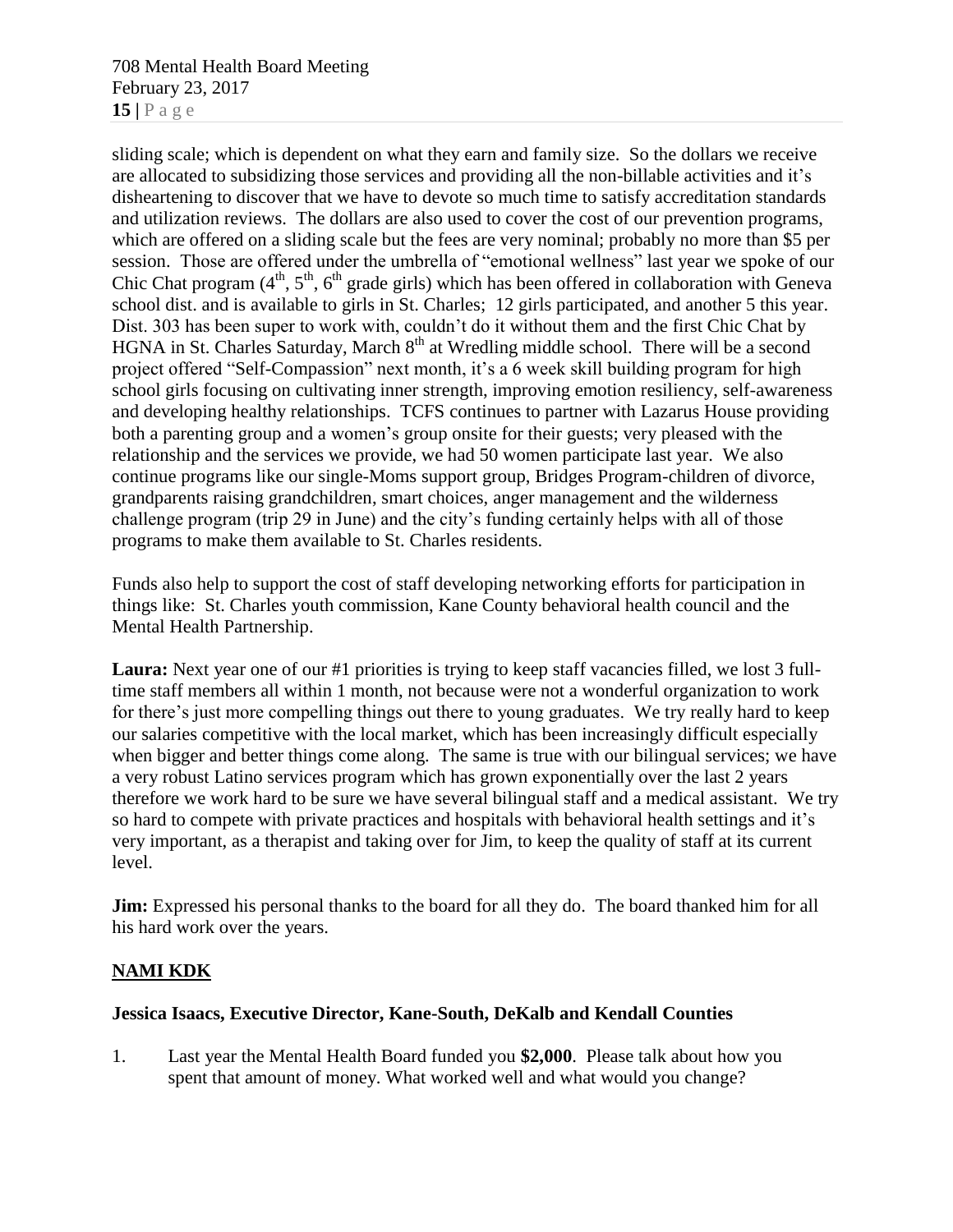708 Mental Health Board Meeting February 23, 2017 **16 |** P a g e

**Jessica:** Last year that \$2,000 went to surveying roughly a total of 2,371 individuals throughout the 3 counties, roughly 75 residents from St. Charles. We ran a family to family class; an educational class for family members of individuals living with mental illness, 15 family members went through that class. We have a hotline through our office for support and referral services, whether it's counseling or in/out treatment; which helped over 200 people this year. We also have a connections group which is run by someone living in recovery from a mental illness themselves for people living with mental illnesses, we had 3 family support groups, and 1 of them was held in St. Charles and had great attendance.

2. You are requesting **\$6,000** this year. How are you planning on spending the money specific to the St. Charles residents?

**Jessica:** Our educational classes the do keep record of what city they are from and the family to family class started the February  $16<sup>th</sup>$  and they've seen a 27% increase in participants from last year, as well as a 21% increase in hotline calls. Last year we presented to roughly over 1,000 students through our Ending the Silence Program and this year within the first 2 months are already at 300 students; so we are only seeing growth, which is where the request for additional funding comes from. St. Charles in particular is being reached out to through an upcoming health fair (April 19<sup>th</sup>) at the high school in hopes to provide an Ending the Silence at each of their schools throughout the year, as well as Parents and Teachers as Allies (90 minutes for teachers and social workers regarding mental illness within the schools). We've also started working with Precedence Mercy Medical Center to partner with us to provide the presentations we already have to get into even more school systems in the St. Charles area. Support groups that have been running in St. Charles have been very well attended, over 100 last year.

**Chair Gacic:** We are seeing a new growth in NAMI in reaching out and reaching those that need to be reached.

**Jessica:** Yes, and they are coming to us as well.

The Ending the Silence Program is specifically offered in the classroom environment in health classes; which is a film, then a discussion and a presentation from someone living in recovery successfully. Depression and suicide is on the rise and we get excellent ratings from the kids afterward and a number of children who then seek help. The intent was to do the program in St. Charles last year but the school board did not specifically give approval, so part of being involved in the health fair is to get ourselves more introduced to the decision makers to provide our signature program.

**Ron W:** Do you do referrals to Ecker and AID because the application states there are no community mental health centers in Kane County.

**Jessica**: In-patient, but absolutely we refer to Ecker Center, and some of the biggest challenges answering calls and providing referrals is parents wanting to know where to send their students that have aggression or physical aggression toward anyone and centers like Ecker will not take students at this point.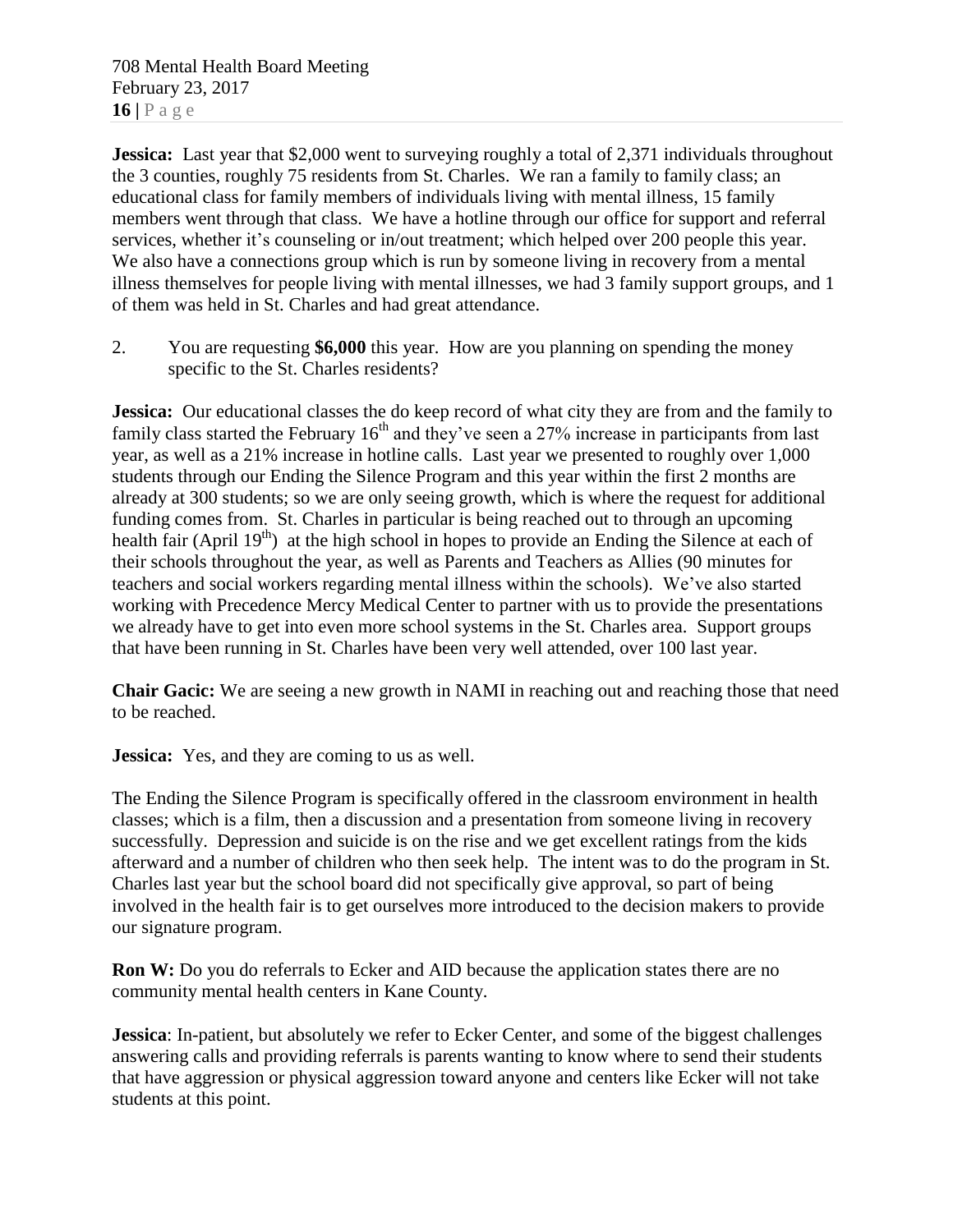#### **Wredling Middle School**

#### **Renee Boehm, 1200 Dunham Rd., St. Charles**

1. Last year the Mental Health Board funded you **\$2,000**. Please talk about how you spent that amount of money. What worked well and what would you change?

**Renee:** The money was spent on teachers spending time with kids who need support; emotionally or mentally, helping kids academically with extra support programs as well as finding out their skills/interest and building activities around that. We also have after school extra support programs for those who may not have structure or academic support at home, where students can be with teachers and other strong peer mentors. We have meetings, groups and activities with our student assistance coordinator; Mike Cortina, who leads groups to support the emotional needs of students who we believe are at risk; which is a very large category, but at risk for substance abuse, suicide or that don't have a lot of support otherwise. We have social work groups and counseling groups, but a lot of it was used on academic support, teacher mentoring and student assistance groups. Our Inclub program-which could use a bit of extra funding-consists of students identified by teachers as students who don't understand social rules or how to interact, due to emotional or physical interference. Activities are planned and students who are strong socially also attend to model those behaviors for students. We have a stages autism group, who isn't doing a lot of outside the building work right now, so they are not in need of more funding. We also have a cross categorical program for students with severe mental and physical disabilities; they do field trips weekly to learn to function in the community and to work physically and socially to the best of their ability. Some of those students will not ever be able to function fully in society, but there are some who cannot speak but are 100% mentally capable; there are new devices and technologies coming out where they can type and communicate in other ways. It's amazing that they are in a group where there is no communication or functioning but they really have 100% of the same ideas, feelings and intelligence as anybody else their age; there's a wide variety in that classroom. The feeling is everything has been successful; anything we invest in kids is successful.

**Carla**: The programs you just listed are programs provided by the school district; so what do these funds provide?

**Renee:** The \$2,000 funds provide for any extra time within those groups, or outside of those groups that help social workers, counselors and teachers.

**Carla:** Does it pay for their time?

**Renee:** No. I have a student that doesn't speak but the only way to get him to smile is by joking with him in the morning and playing chess with him on lunch period; those funds would pay for a chess board. It's for things above and beyond things normally scheduled group or classroom time, it would never pay for the teacher or counselors time, it's more for peripheral expenses to give extra support to the kids, and most teachers do not even turn receipts in and do spend way more than \$2,000. Those things are usually run through the program and the objective is to get a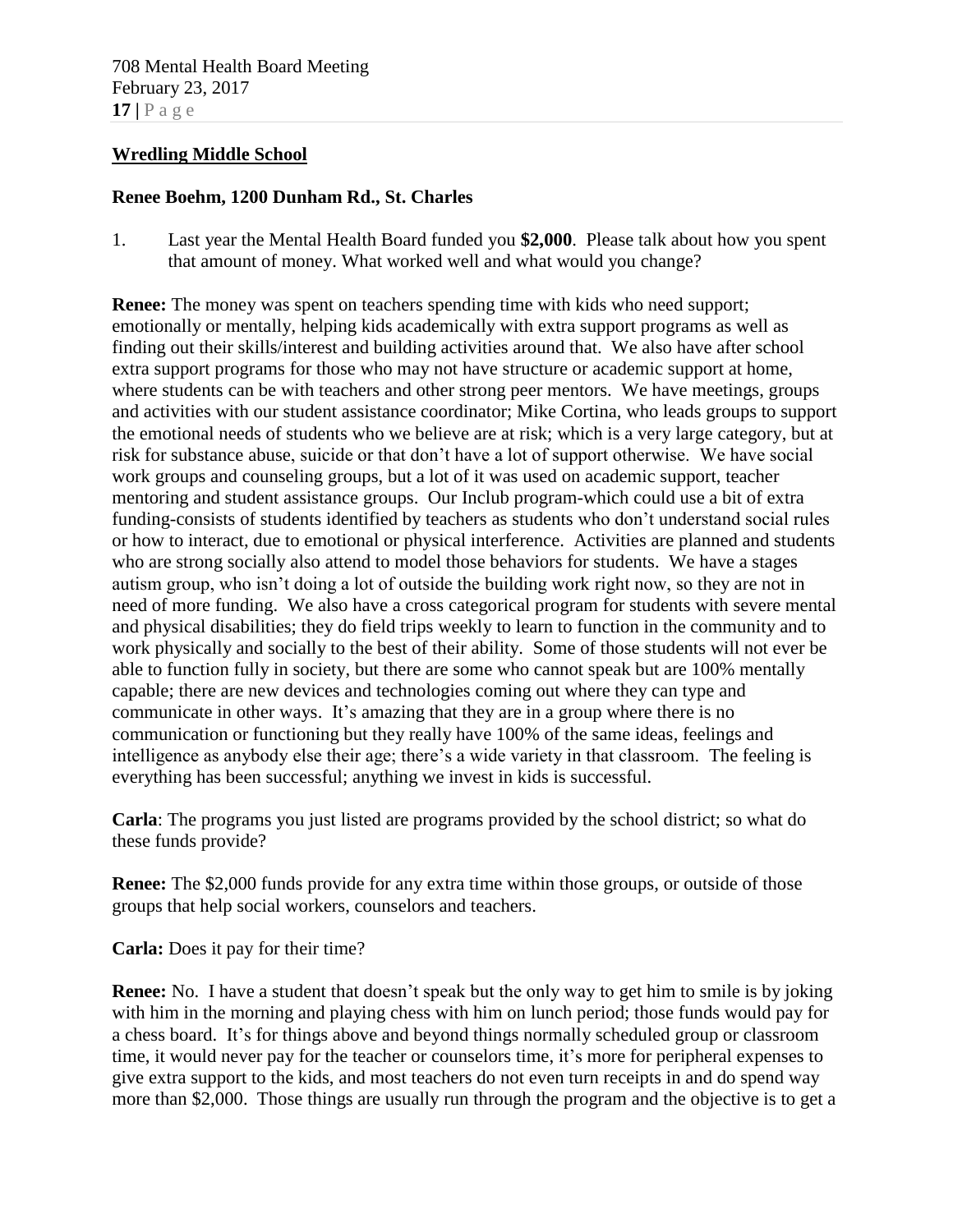diversity of students who need it and are at risk; which we keep a record of to follow through with counselors to be sure those students are identified as having some sort of additional needs.

2. You are requesting **\$3,200** this year. How are you planning on spending the money specific to the St. Charles residents?

**Chair Gacic:** The \$3,200 requested would just be an increase in the services already provided for the kids?

**Renee:** Yes, the extra \$1,200 would in part be toward the Inclub Program as well as the Cross Categorical program that sometimes needs funding for field trip work and extra work. Another idea is when we have judges and social workers come in from the community it is pro bono and I don't know how long they will do that, but sometimes one of them cannot come and we need to supplement based on our 1,200-1,300 population. I do believe they may have to supplement from a different outside source to speak to the students, give instructions and mentoring and usually there is a fee associated with that and I do foresee that happening because we don't always have enough volunteers to speak to the kids.

**Carolyn:** If there's a percentage increase of kids who are at risk would that warrant them needing more funds?

**Renee:** No. In fact you should have received an Illinois Youth Service survey attachment. What I find is the numbers are decreasing and they have been pushing the mentoring program really hard; the teachers don't get paid for it, but it's important and because we have 21% students with learning disabilities or A.D.D and we know the impulsivity or the depression that comes with it affect their lives. Because we have 53 students who have a suicide referral or more per year, we push this program really hard and the principal of administrations supports it. From the survey we found that  $8<sup>th</sup>$  graders from 2012-2016 substance use, physical violence, bullying behavior, consistent feelings of sadness and hopelessness have all decreased, and positive interaction with adults in the building is up. The family lives are probably the same, but the at risk behaviors are not increasing according the data, they are slightly decreasing within our school which is based on Wredling middle school only. The other middle schools choose not to take the survey, so we can only compare this data only to other Illinois middle schools; in 2012 we were really close on-par with Illinois, and in 2016 we only had the  $8<sup>th</sup>$  graders take it, so  $6<sup>th</sup>$  graders dropped off. The gap between Illinois and our building changed, so our numbers are better. I don't know if it's a trend overall, but I presented this to the faculty where they said to "keep doing what you're doing", there are little bits of funds here and there which adds up quickly, but they felt motivated by the information.

Renee asked the board to take a look at the outline for social emotional learning standards to be incorporated according to ISBE throughout the school day.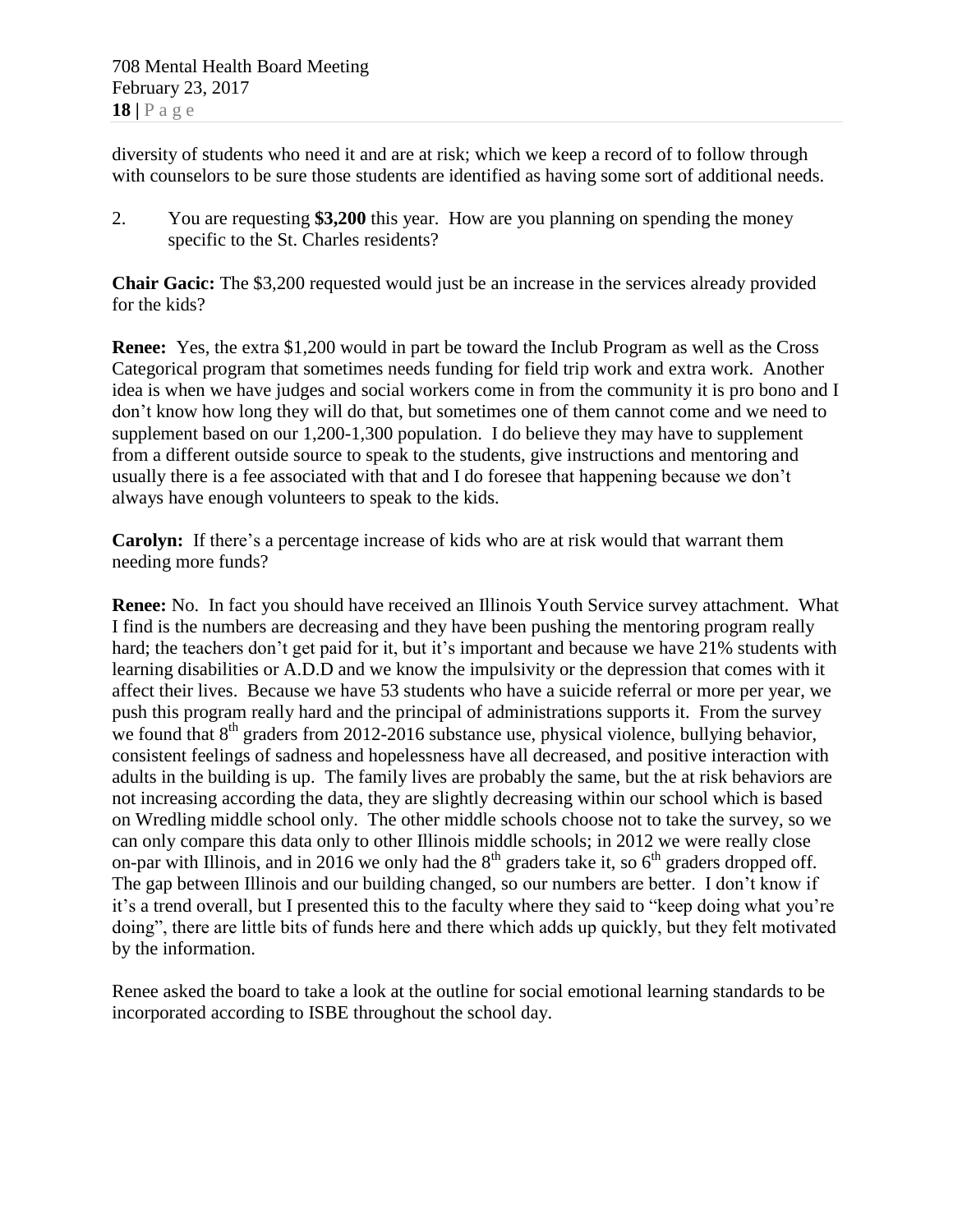### **Tri-City Heath Partnership**

### **Kim Lamansky, 318 Walnut St., St. Charles**

1. Last year the Mental Health Board funded you **\$8,000**. Please talk about how you spent that amount of money. What worked well and what would you change?

**Kim**: One of the largest things we use the funds for is our assistance program with prescription (PAP Program) everything from research to purchasing the medication. While we don't treat anything but an established patient with mild depression, we really do the screening process that goes with it. Anyone that's presented with a chronic issue suffer more from some addiction problems and we really work on the questionnaire filled out by the patients, and if they score high enough they will be referred out in the area, or the emergency room. Some of the funds were actually attributed was for gas cost for transportation, right now we are buying gas cards to help people get to where they need to go; but the agency is really initiating working with some of the different transportation areas. The biggest thing besides that is staff working with the social service side, social service agencies working with the churches and while children are seen, it doesn't happen very often, so the goal is to touch base with the parents. A lot of people don't even know we are here, so the focus is to push out who we are, what we do and how we can help with the screening process.

2. You are requesting **\$10,000** this year. How are you planning on spending the money specific to the St. Charles residents?

**Kim**: For me it's about spreading the word and the purchase of medication; we stock the basics but when we do have to send out a prescription it will be at the \$4 level, and we are even giving vouchers for that too to help supplement some of the cost the client may have to incur if they do have to purchase it. For me it's a marketing thing, to really get the word out for screenings, and even though we cannot treat anything above and beyond, it's about getting the client to the right people. We have 2 new counselors who are working on getting therapists in to help with that screening process.

**Chair. Gacic:** There are 5 executive directors present tonight; you should all get together.

**Mary:** What type of medications would they buy?

**Kim: T**he simpler things; Wellbutrin, Effexor, etc. We do have a prescription assistance program that really does help, so we try to give them as much of that as we can by either donation or purchase. If we do have to get them something stronger then we try to stick to the \$4 list; which is a huge list. We do have a high Spanish population so we are working on having staff takes classes on medical Spanish language, as well as the website being easier to follow for the clients. We are very blessed and have incredible members on the board.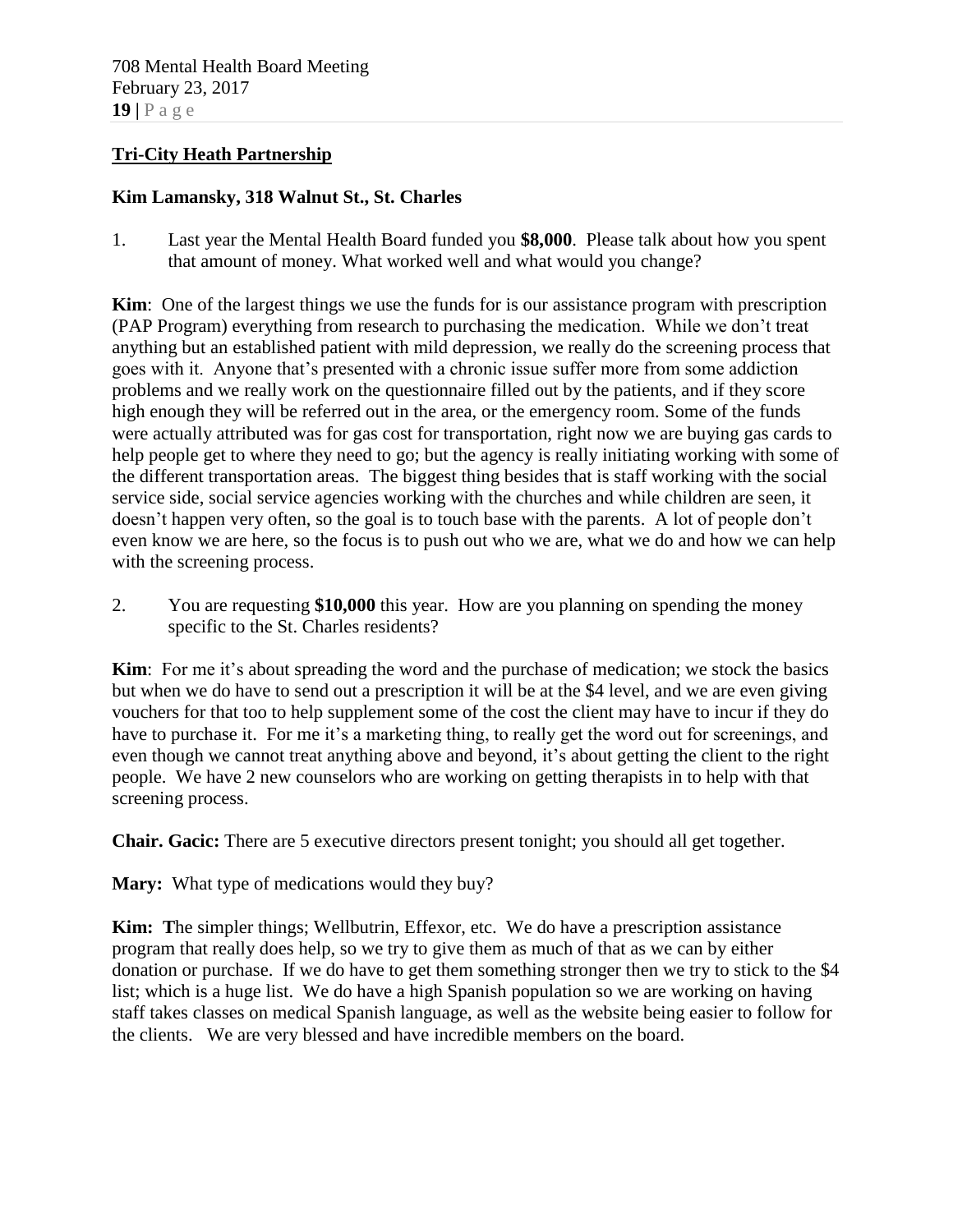## **DayOne Pact**

## **Steve Boisse, 1551 E. Fabyan Parkway, Geneva.**

1. Last year the Mental Health Board funded you **\$2,000**. Please talk about how you spent that amount of money. What worked well and what would you change?

**Steve:** The funds were spent last year, as well as previous years, in assuring people with developmental delays and disabilities, to new born babies to senior citizens, are identified for services, screened for eligibility for services, are linked to service providers, as well as their wellbeing and satisfaction with those services are continued to monitor as long as they're in our area. We serve about 308 people from St. Charles, 160 in our child and family connections program and about 144 in our adult programs.

We went through a merger last year that wasn't official until July  $1<sup>st</sup>$ , so it's been a challenging year, primarily because changes in the way the state is expecting budgets to be done by agencies such as ours. It took us an extra month and a half to get our audit done which created some stress among staff, as well as the merger process being a learning experience. I stand by it; we were able to eliminate 1 executive director's salary and reinvested that into staff, which is our most important resource. It also helped to cover some health insurance increases, as well as the lack of any funding increases while all of our costs have gone up over the past year. What we continue to be very proud of is that we continue to reach out to a wide audience of people. We have been very invested in increasing our reach to Hispanic families in our child family connections program. We are trying a broad based approach to reaching out to people and the number are pretty good in doing so.

2. You are requesting **\$10,000** this year. How are you planning on spending the money specific to the St. Charles residents?

**Steve**: We expect to spend about \$70,000 on St. Charles residents and we want to continue to do what we're doing, we do this as well as anybody in this state, but that takes investment of money and staff. We work very hard to make people aware that we are here, by reaching out to hospitals, schools, other non-profit providers and community perks; because if people don't know you're there they cannot access your services. Once people reach out to us, once connected, we're try to make our services are timely so the money will go for that, not just outreach, especially assuring that people know whether they are eligible for those services. Many of our families have to wait on a PUNS list, and the last thing you want to happen is someone's been waiting for 5 years just to find out they're not eligible for the services. We invest some of the money in doing appropriate screening, so that if they are not eligible we can refer them to the acceptable services. We're are also investing in assuring ongoing satisfaction for services, which is really critical, because a lot of families are not satisfied with the "cookie cutter" approach, because everyone believes that their child is unique, as are the needs of every individual. It's becoming more and more challenging for us to assure the programming their family member of child is receiving is unique and really appropriate for their needs. A new challenge we will face this year is taking over the service plan design for all people in adult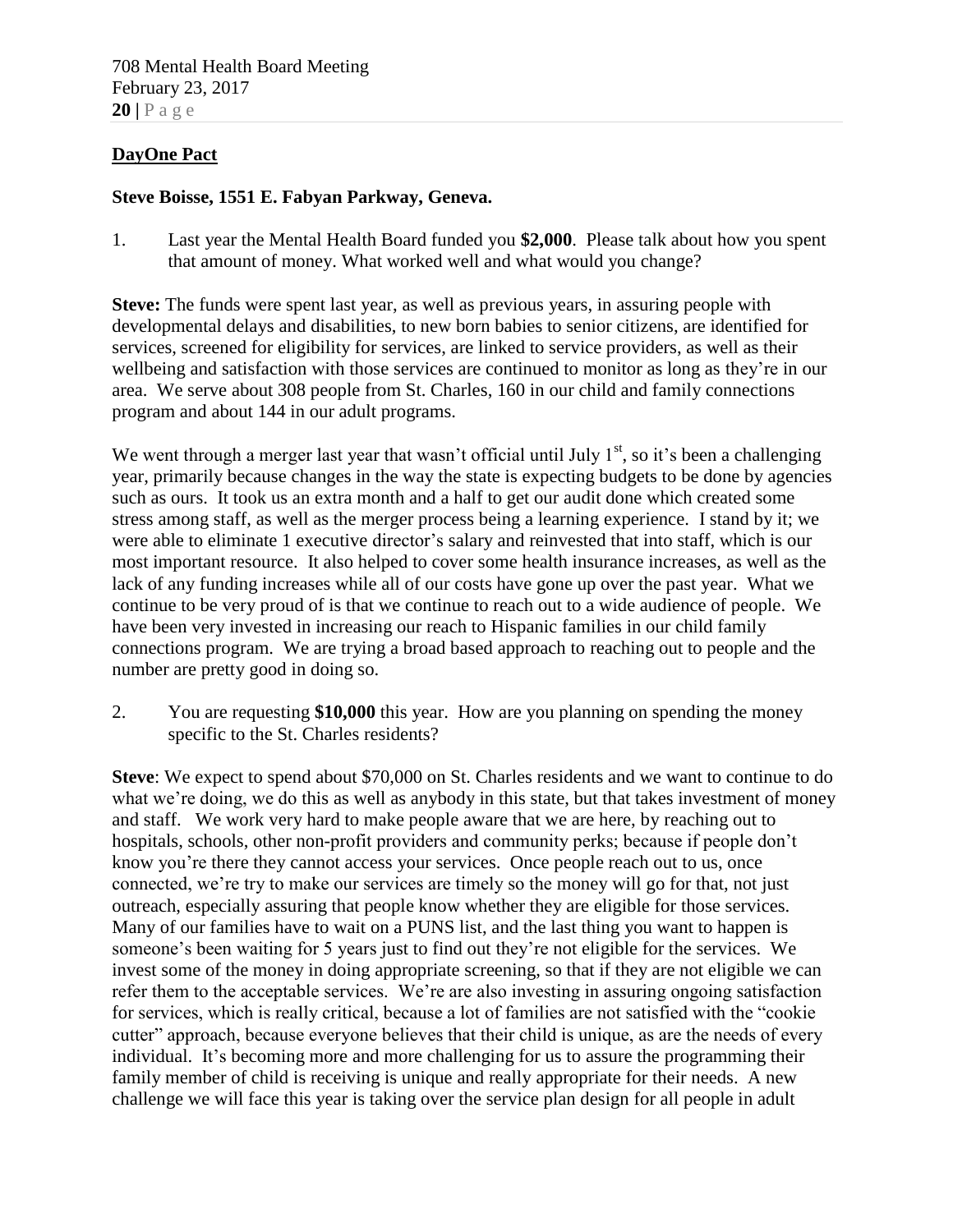facilities, which was always done by AID, and now new Medicaid guidelines states that has to be written by a non-conflictual case management entity; that's us. This will mean an additional 15 hours per year of service, per individual and the state was very succinct in stating we would have to find a way to pay for that.

**Ron W.:** Last year there wasn't any movement on the PUNS list, has there been any enrollment for those waiting?

**Steve**: There was a selection last year, about 600 people off of the list as a result of a lawsuit, but are expecting an additional que of about 500-600 before the end of the fiscal year; in the meantime we've had more people enroll in the PUNS list. During the year we also did a cleanup across the state to reduce the list to about 18,000 state wide, and about 1,400 within Kane and Kendall counties, but the list is continuing to grow. So yes, people were selected but more kids are graduating out of school, more kids with disabilities are born, so it's still increasing.

**Ron W.:** Would you happen to know how many St. Charles residents were on the list?

**Steve**: I'm not sure, but I can get that info to Tracey for distribution.

**Carla:** Would you be able to parse out data from this population of how many of those would meet the requirements of the mission of this particular body of behavioral or mental health issues?

**Steve**: I don't believe we track each specific diagnosis, but case managers would know that, I could probably get a rough estimate.

**Carla:** For future applications that information would help because that is the mission of this particular board.

**Steve:** You're looking for a dual diagnosis; while we are focusing on developmental disabilities and delays, what is also the mental health component?

**Carla:** Correct.

**Steve:** I will try to get that information to you.

#### **Casa Kane County**

## **Gloria Bunce, 100 S. Third St., Suite 460, Geneva**

1. Last year the Mental Health Board funded you **\$5,000**. Please talk about how you spent that amount of money. What worked well and what would you change?

**Gloria:** I've been the executive director for 10 years, next year is our  $3<sup>rd</sup>$  decade of advocating for children, as a react organization people think we're setup for success because the court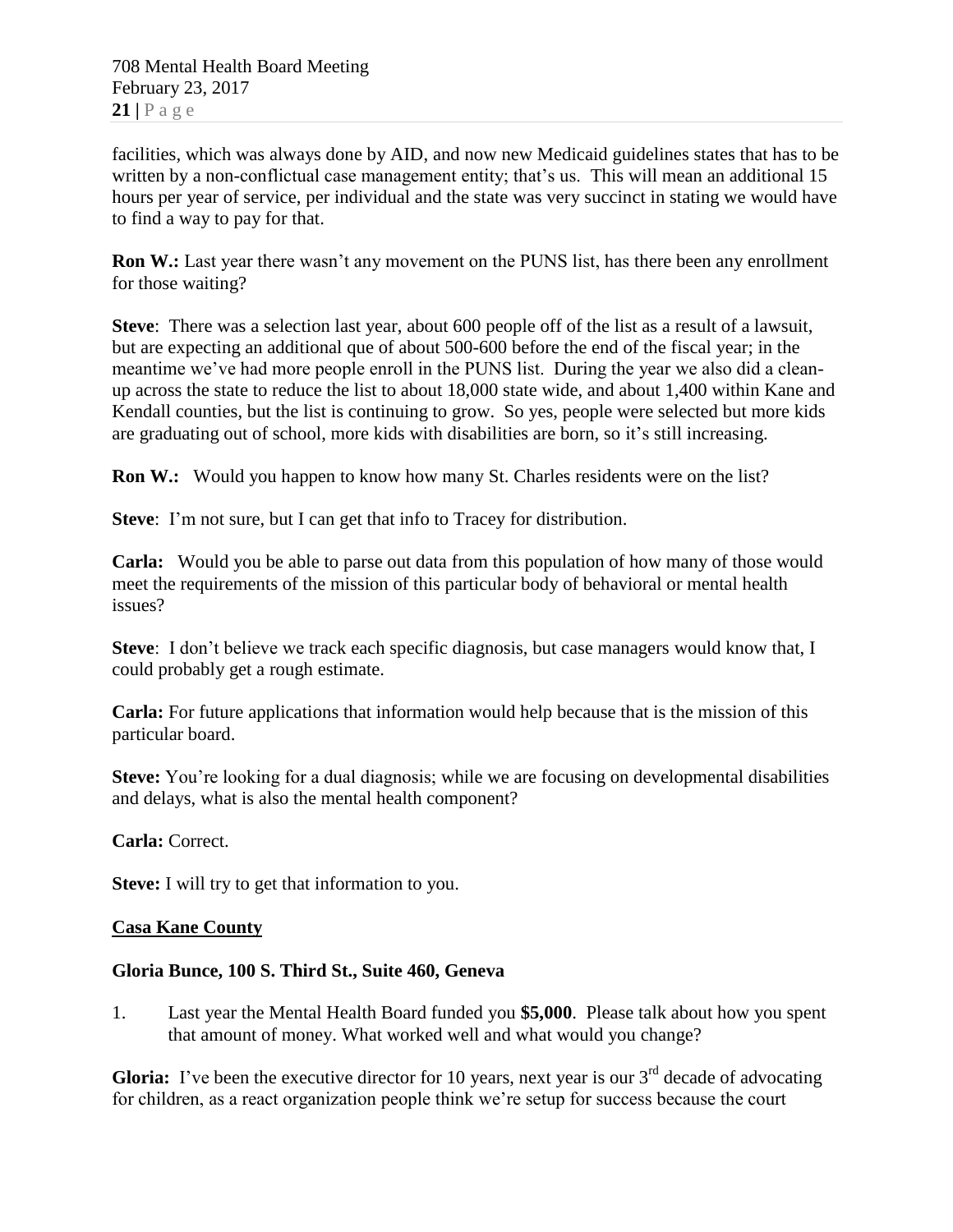708 Mental Health Board Meeting February 23, 2017 **22 |** P a g e

system houses us and we're part of the judiciary, but what many don't know is that we are 100% privately funded. The courts rely on us to be the guardian for the court system, and every time we get a shelter care hearing CASA is appointed as the GAL. We have to be prepared and have to make sure that once a shelter care comes to fruition, that we are part of the case, it's not a volunteer, it's CASA. In those first 90 days, we have to bring in a new CASA GAL volunteer (trained for 45-50 hours), last year we had 2 doctors of education revamp our whole training system; which included a court simulation program. Even though we've been serving the needs of kids since 2002 with our program starting in 1988; it takes a village and for a while we were serving 1 supervisor to 50-55 cases. With privately held funding; we have to help find the resources with the poor state budget, bring all the resources together and be sure that we have 1 supervisor to 1 advocate CASA GAL. The training, background checks, fingerprinting, going to the training, swearing in, making sure there's that perfect match to the GAL to the family and to then provide them with all of the resources of advocacy to be sure it's their best interest and also be sure the judges are provided what they need to make the best interest decisions for these kids. 80-85% of the families we serve have mental health issues and as a react organization we also try to be proactive, it costs the organization \$2,500 per child, we do get provided the rent which is \$75,000-100,000, we are fortunate, but we have a \$1.8 million budget with 15 full-time staff member that have to oversee this, and we have to fundraise. Fundraising is less than 15%, 85% is totally the program, 6 advocate supervisors, close to 300 GAL volunteers that we have to continue to recruit and train and it is by statute the requirement is 12-15 in service credit hours for CASA volunteers. Our team is 24/7 taking calls but most important is we have to be on it all the time because the court system relies on us, and a lot of people don't understand all it entails. We have to be sure volunteers are being steward and acknowledged because they can leave at any time and they are the whole bloodline to our success; we need to empower them, educate them and be sure their needs are met.

2. You are requesting **\$10,000** this year. How are you planning on spending the money specific to the St. Charles residents?

**Gloria:** We have 610 children, each of them costing \$2,500 and last year we only served 16 children in the St. Charles area but we were also able to attract and retain 52 CASA volunteers. We would be very fortunate to receive the \$10,000 to help us continue the retention, training and qualifying volunteers from the St. Charles area to serve children in the St. Charles area.

**Mary:** How many supervisors do the volunteers have?

**Gloria:** There are actually 6 now, one hired about 3 weeks ago, so now the agency has a vice president for advocacy and operations that oversee the program and advocacy of it because the agency has grown so much. This is another vice president who understand and oversees the fund development.

**Ron S.:** How many St. Charles resident were served? Gloria said 16 children and 52 volunteers, which is huge.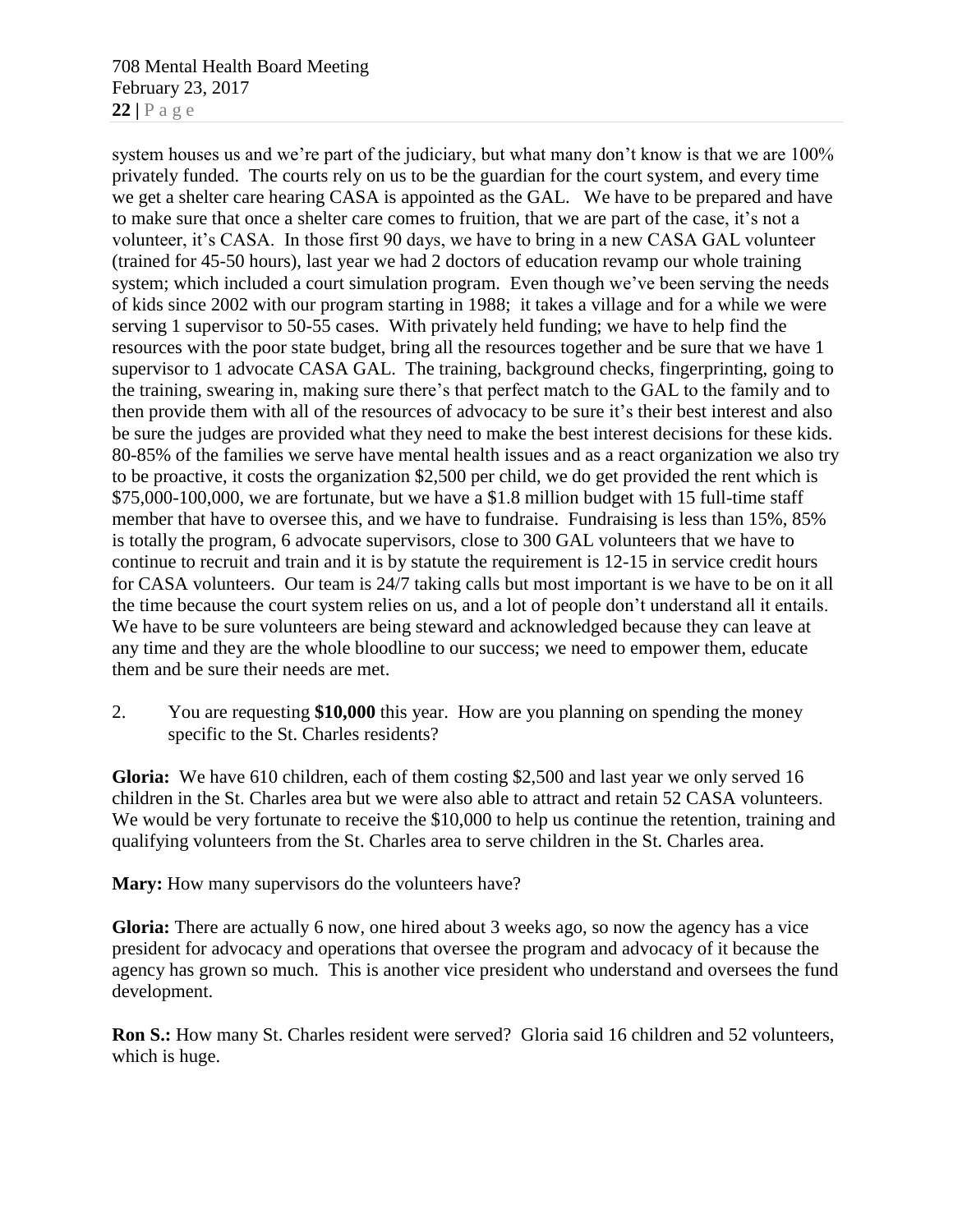**Michael**: asked if the \$10,000 is for training all the volunteers and are those volunteers all from St. Charles.

**Gloria:** Yes, we had almost 300 volunteers and 52 came from St. Charles. She then showed the board how they came to that number; they take the entire budget and divide it by how many children they served.

## **Renz Addiction Counseling Center**

## **Jerry Skogmo-1 American Way, Elgin**

1. Last year the Mental Health Board funded you **\$63,500**. Please talk about how you spent that amount of money. What worked well and what would you change?

**Jerry:** We have offices in Elgin, Streamwood and St. Charles. Last year we saw 75 individuals from St. Charles, 51 of those people had insurance under \$20,000 so primarily the funding goes to subsidize those clients/residents. Average number of hours of service were 36 hours for 75 clients about 2,700 hours; 36 hours per person, a lot of the funding will subsidize those hours of service. We have traditional outpatient programming (1-3 hours per week), as well as intensive outpatient programming (12 hours per week), we do not provide that in St. Charles because it's hard to do, but we do provide that in Elgin.

2. You are requesting **\$65,000** this year. How are you planning on spending the money specific to the St. Charles residents?

**Jerry:** We want to subsidize those with lower incomes that need more services. Surprisingly we have found that the longer people stay in treatment the better outcomes we have. We're happy the average person is being seen about 36 hours for treatment that indicates improved outcomes. Another thing is the terrible opioid epidemic, nationwide 27,000 people died of fatal overdoses; about 1,700 in Illinois alone last year. Kane County in the last 4-5 years has had well over 100 fatal overdoses, some of the funds would go toward Naloxone training (anecdote for overdoses) giving it to first responders and families, as well as some clients who are continuing to use opioids; that's an important factor. The other related treatment is a medication assisted treatment program that provides meds and behavioral counseling for those who are opioid addicts. It's an expensive program, we have a Psychiatrist and a nurse that will provide the medication Vivitrol (30days slow release med.) which is an injectable and the outcomes look pretty good for that, Buprenorphine or suboxone is something we may try in the future. Primarily it will be a Medicaid population we will be seeing which won't cover the full cost of services.

**Mary:** St. Charles residents treated dropped from 111 last year to 75 this year; any ideas as to why the change?

**Jerry:** We are seeing people longer so part of the issue is people are coming for more serious addiction problems, but thinks a larger issue is the affordable care act has permitted a lot of people to get insurance and Medicaid coverage; they now have other private options. There was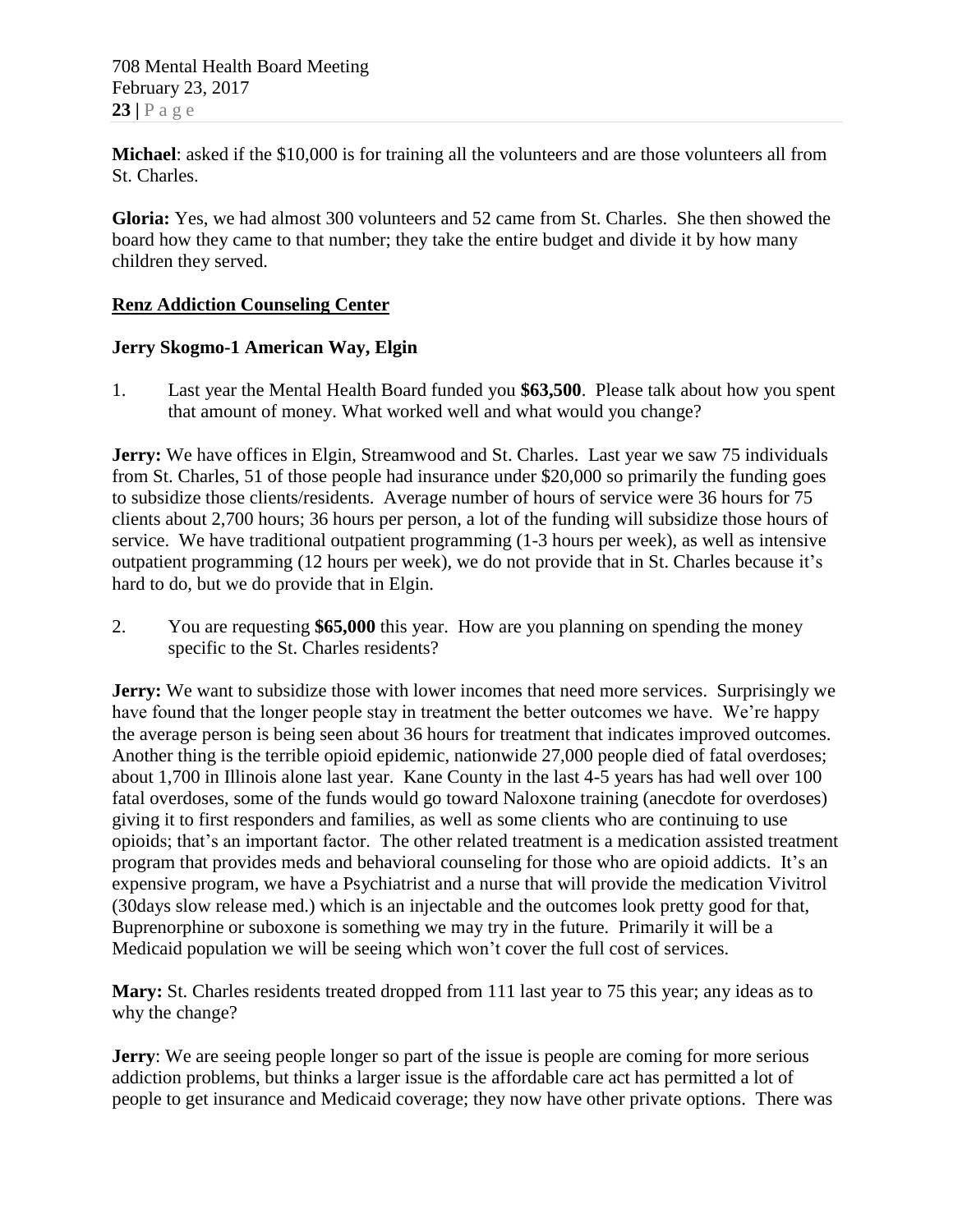a time where there were only a few of us available for the low-income person, there are a lot more options now, which seems to be is part of the issue as well.

**Ron W.:** About 70% of the St. Charles clients are women, has that changed over the years?

**Jerry:** I think that could be a misprint, I'll double check that.

**Carla:** How many clients have you had in the medicated assisted program?

**Jerry:** We started about a month ago, so just a handful, but it's not just for herion and opioid addicts, but also alcohol independent people. This service is for both adolescence and adults, but we don't expect to see too many adolescence.

## **Fox Valley Special Recreation**

## **Jessica Leonard-2121 W. Indian Trail, Aurora**

1. Last year the Mental Health Board funded you **\$1,250**. Please talk about how you spent that amount of money. What worked well and what would you change?

**Jessica**: We offer both general programs specific to people with disabilities as well as inclusion services to our memory agencies. When a patron comes to the St. Charles Park District and requires ADA accommodation, the park district makes an inclusion request for them and an assessment of the individual is done to determine the accommodations needed. This is where the 708 grant is so important to the participant; the St. Charles park district reimburses FVSR for any time provided for an inclusion aid to assist with the individual to be in the program. However we are not reimbursed for the time it takes to do the assessment, developing the plan, planning IEP observations, meetings with the parents or program leaders, or any other non-direct contact time regarding the participant; which is where FVSR spends their 708 money. The past year at the SRA we've seen a 17% increase in inclusion service placement agency wide and a 35% increase in St. Charles. We provided around 2,500 hours of inclusion hours to St. Charles specific participants last year and of that we spent 156 hours doing assessments and developing those IEP's. We had 26 St. Charles residences we served in those inclusion hours and aside from inclusion we also do education transition plans; where children are phased out of the educational system into adulthood, as well as adult day service programs, but majority of assessment time is with inclusion. Of those 26 participants 48% of them had autism, 16% had behavioral disorder, 5% had down syndrome, 11% had mental illness, 7% had anxiety and the rest were either undiagnosed or there were multiple disabilities. The biggest programs we support in St. Charles are Baker Station and the summer camps; in addition to inclusion assessments our staff also assists in the transition plans and the adult day services.

2. You are requesting **\$5,000** this year. How are you planning on spending the money specific to the St. Charles residents?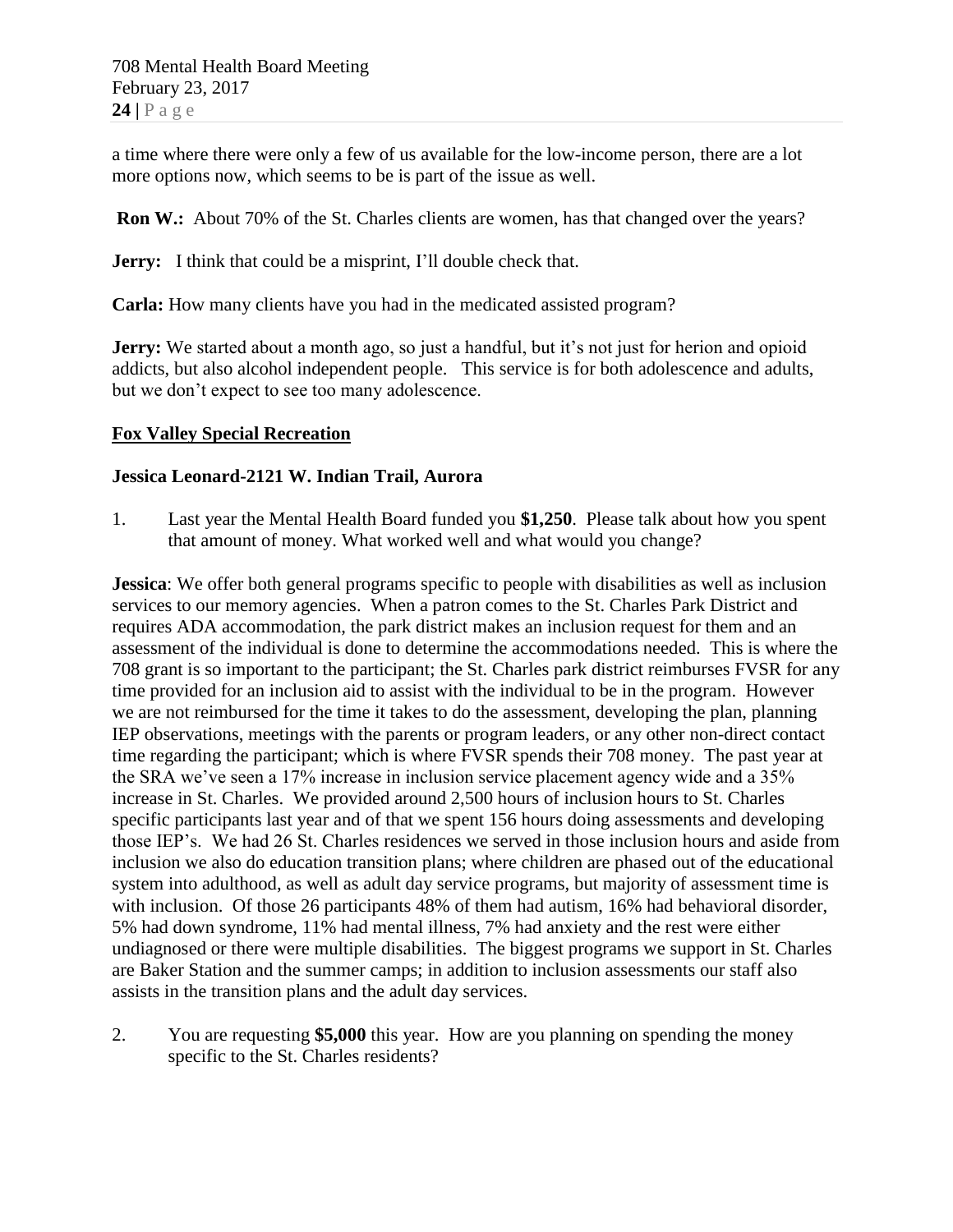708 Mental Health Board Meeting February 23, 2017  $25$  |  $P$  a g e

**Jessica:** We currently have fulltime inclusion specialists and inclusion manager; they are agency wide and spend all their time making those inclusion placements, doing the assessments and coming up with the case management. We have about a 78% placement rate on those inclusion requests but would like to get that up closer to 100%, the reason we don't fill those requests is because we either don't have time to do the assessment or we do the assessment but the parent doesn't agree with the plan, but we would like to increase that. We find that if we have ongoing case work with the inclusion placements the children are much more successful in the program and will stick with it. There are studies that show that children who are engaged in these programs do better at school and are more successful in life in general. People with autism are 3 times more likely to suffer from depression, and 5 times more likely to attempt suicide, and we feel the recreational setting is a great place to set them up for success in life. Staying active is more than just maintaining a healthy weight, it's critical for overall emotional behavior and mental wellness.

## **ElderDay Center**

## **Lori Hewitt-328 W. Wilson St., Batavia**

1. Last year the Mental Health Board funded you **\$14,500**. Please talk about how you spent that amount of money. What worked well and what would you change?

Lori: I'm new at this, but did help write the grant because I was on the board prior to becoming executive director. This is an adult daycare center, most clients served have early onset dementia or Alzheimer's; last year we provided 21,821 hours and currently have 27 clients of which 6 are St. Charles clients. We provided care from 7:30am-5:30pm, when this grant was written we were charging \$12.50 per hour, but just raised that to \$13.50, which includes a morning snack, afternoon snack and a hot meal. We provide not only care for the seniors but also respite for the caregivers; caring for seniors can be a very trying time and it doesn't just stop in the middle of the day. We provide a nice warm welcome environment with a social worker, 2 nurses, 3 program aids, as well as an office staff. We provide cognitive as well as small and large motor skills activities; we have a gym to do laps and exercises, and medical care if necessary. The money used is to help us keep our doors open, at \$12.50 per hour we have extenuating off setting costs, such as rent and salaries. Last year we did spend some of the money to purchase brand new tables and chairs for our dining room and program room.

2. You are requesting **\$18,000** this year. How are you planning on spending the money specific to the St. Charles residents?

**Lori**: We have a 26 passenger bus that has not been serviced and this year we would to use some of the funds to put the bus back in service that would include: insurance, care for the wheelchair lift and a driver with a CDL license. We have started to do monthly offsite field trips and would like to continue 1per month, we find the clients and families really enjoy that, we currently use Spare Wheels transportation until we get our bus serviced. We'd also like to use funding for new office desks, file cabinets, child locking cabinets and to overall spruce up of the office. We really find that when someone brings their loved one on a tour, it's really nice to have a nicer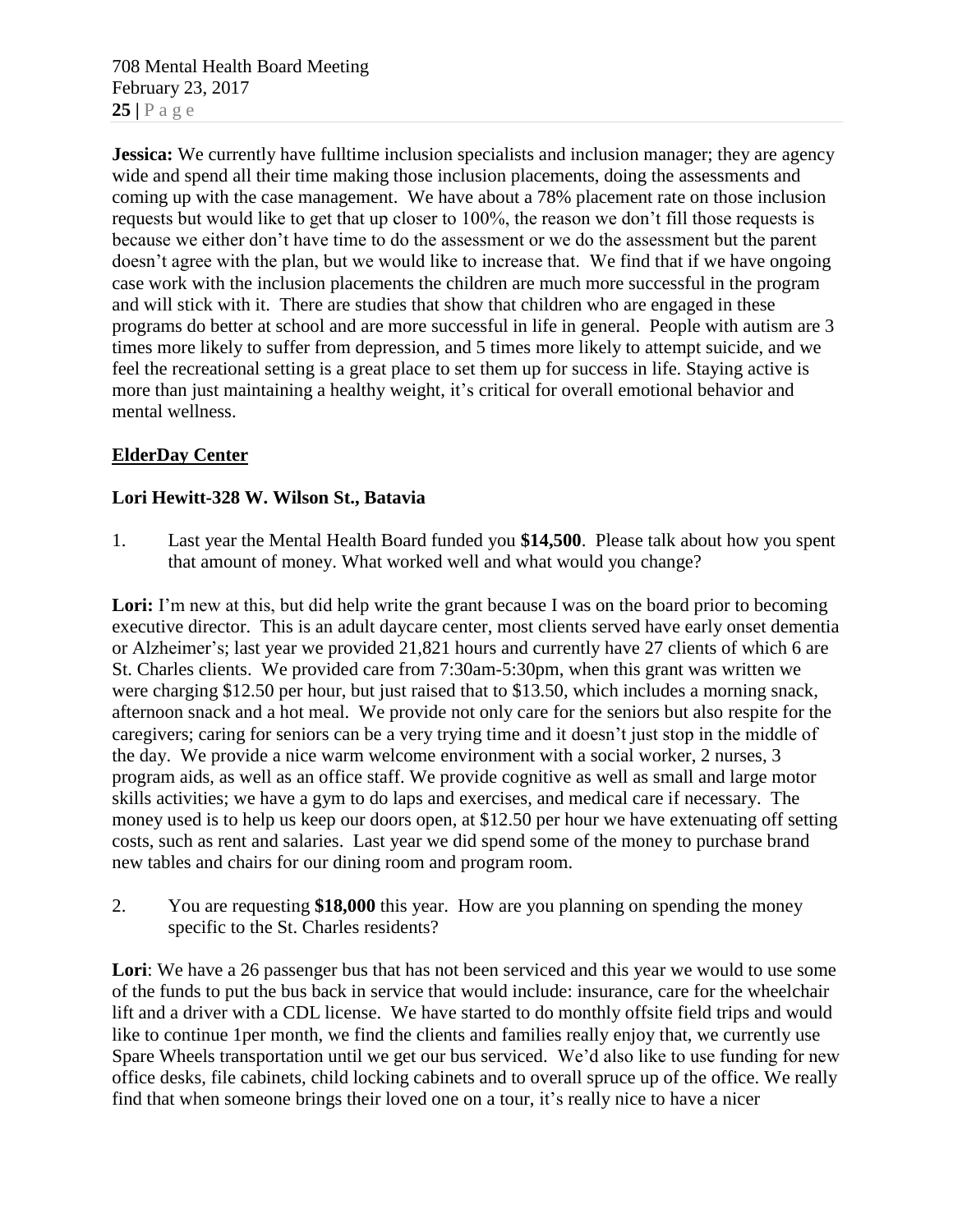presentation; the St. Charles, Batavia and Geneva Masons have volunteered to paint the space. The space we have we can take up to 35 clients, we currently have 3 continuing care clients (CCP) that we get some Medicaid help with, primarily though most are private pay.

**Mary:** You mentioned the 27 clients how many days per week do they attend.

Lori: Every client has to attend 2 days per week, at least 5 hour a day. We have some that attend 5 days a week, with the average being 3-3.5 days.

**Carla:** Did you say you currently have 6 St. Charles residents?

Lori: Yes, 6 and 14 caregivers.

Carla: Do you anticipate more during the course of the year?

Lori: We are hoping to have 30 clients by the end of March, we can take 35 clients and we do have 2 clients that just took a tour with their families; they will then come back for a full assessment to be sure they will fit and meet all the requirements we can do for them. We do have some people who progress in the disease to the point they can't stay with us any longer, so we do have constant transition. We are starting to do a little more marketing and we are one of the only locations around that really serves this need, and the need is getting greater, unfortunately.

**Chair Gacic:** Are you seeing an uptick in the caregiver support groups?

Lori: Yes, we do have a support group that meets once a month and it's not only for our caregivers, but also open to the public; our social worker Molly runs that and we have seen an increase in that, as well as the memory care café meeting at Batavia Library, also open to the public. The hardest part is that people know their loved one needs help, but it's a big transition for someone to move from a home environment, into an environment where they have social skills. A lot of time people come for a tour and may not bring their loved one in for an assessment for 5-6 months; it's a hard decision that takes some time.

**Chair Gacic:** I keep the Elderday phone number my office' rolodex, because when we see a client slipping and the spouse then comes in by themselves; by the time they are done seeing the CPA they need support.

Lori: It's hard; we have people that bring their spouse, mothers/fathers, we have a couple clients under the age of 58; it's really difficult because they have children at home that are still in high school or college. The hours we are open, someone can still drop their loved one off and then go on to work and pick them up after, and at \$12.50/\$13.50 an hour its less expensive than most children day cares.

**Mary:** My own personal preference for our funds is to not use them for brick and mortar things, but toward direct service.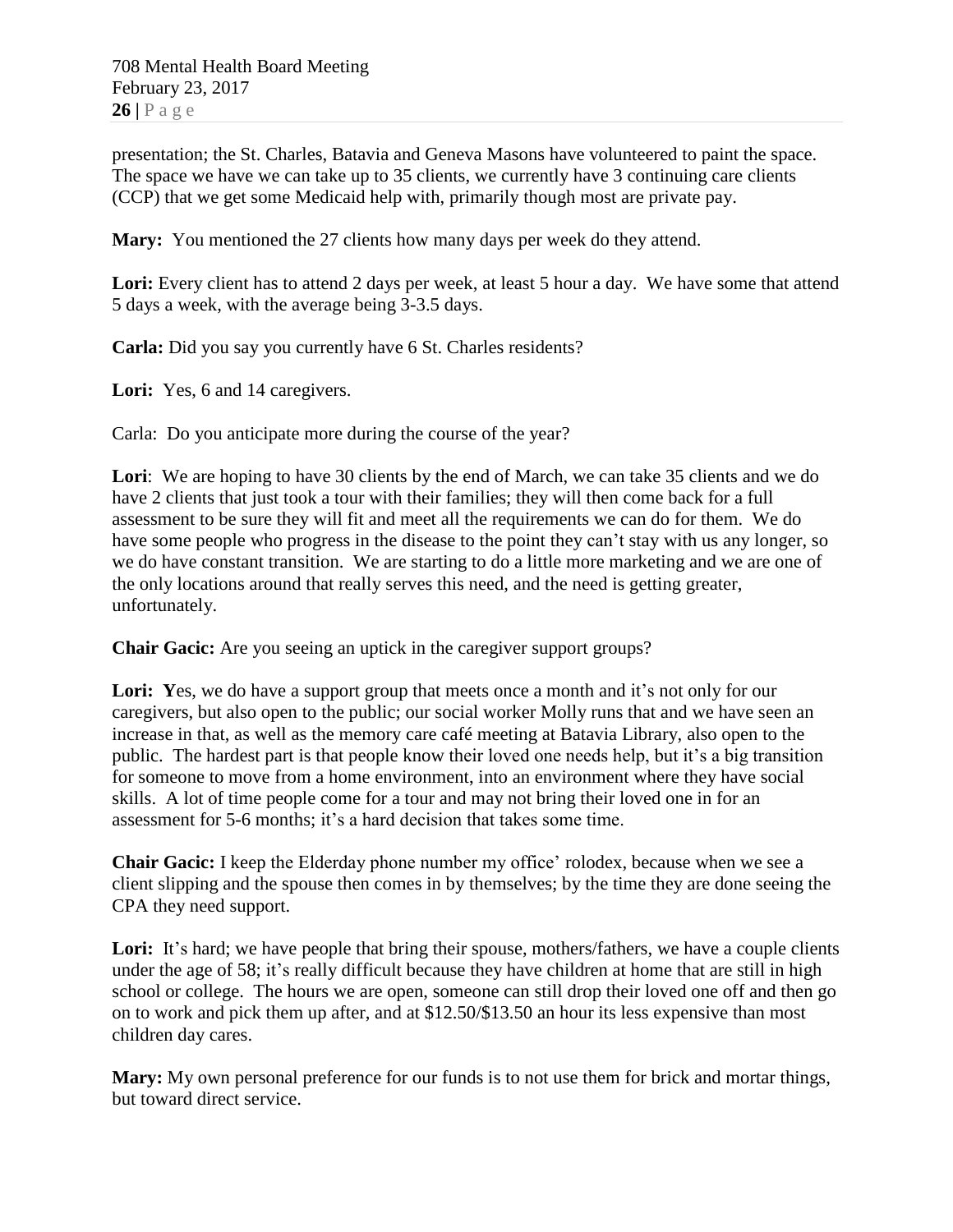Lori: That's fine, we've also been looking into increasing our music and art therapy; our clients really enjoy that. We currently have an art and music therapist once a month; we'd like to increase that to twice a month and there would be a cost involved with that. We'd be happy to use the funds for that. A 708 Board member said that would be a better fit for funding.

## **Easter Seals DuPage & Fox Valley**

## **Erik Johnson-830 S. Addison Ave., Villa Park**

1. Last year the Mental Health Board funded you **\$2,500**. Please talk about how you spent that amount of money. What worked well and what would you change?

**Erik**: Last fiscal year our agency served a little over 3,214 individuals along with 48,000 hours of service; in St. Charles we served 36 individuals with 631 hours of service. The funds received helps us to provide outpatient medical rehabilitative therapies to individuals who are uninsured or underinsured and are struggling to receive therapy. What we have found for that population; there are 2 concurrent issues going on: there are a decreasing number of organizations serving people who do not have private insurance, which is a solid business decision that we respect, it's not cost efficient to accept anything other because of the cost of providing service. The reason we have a robust development department is to continue to serve people who are experiencing those drastic changes referring to the private insurance industry. We are proud of our service model perspective; we provide individualized services from a clinical team that has a vast degree of expertise and clinically there is currently no plan for the agency to change anything in their whole picture.

One thing I'd change, besides not raising more money; is that we could market our services better outside of the Villa Park location. We have a referral market who works in forming those bodies that refer to us; primarily physicians, hospital systems, practices, etc. We'd like to that grow in the future because for 1 individual to cover the vast geography of our 3 sites: Villa Park, Elgin and Naperville, to do meaningful interaction is very difficult for 1 person to cover. We are looking at bringing in experts who have relations with someone in the community to help us do so; that's a future focus.

2. You are requesting **\$7,500** this year. How are you planning on spending the money specific to the St. Charles residents?

**Erik:** Very much doing the same thing, if you'll notice on our application we are seeing an increase in the number of hours we are providing to residents of St. Charles. Easter Seals is proud to serve anyone from a very mild disability to very complex clients, but over the last 3 years we have about doubled our annual hours provided to St. Charles clients, therefore the need is greater. I can't speak to specifics, but we are seeing more complex instances served, and at that level of funding we can continue to do what we're doing well.

**Mary:** Are St. Charles residents are being seen in Villa Park or Elgin.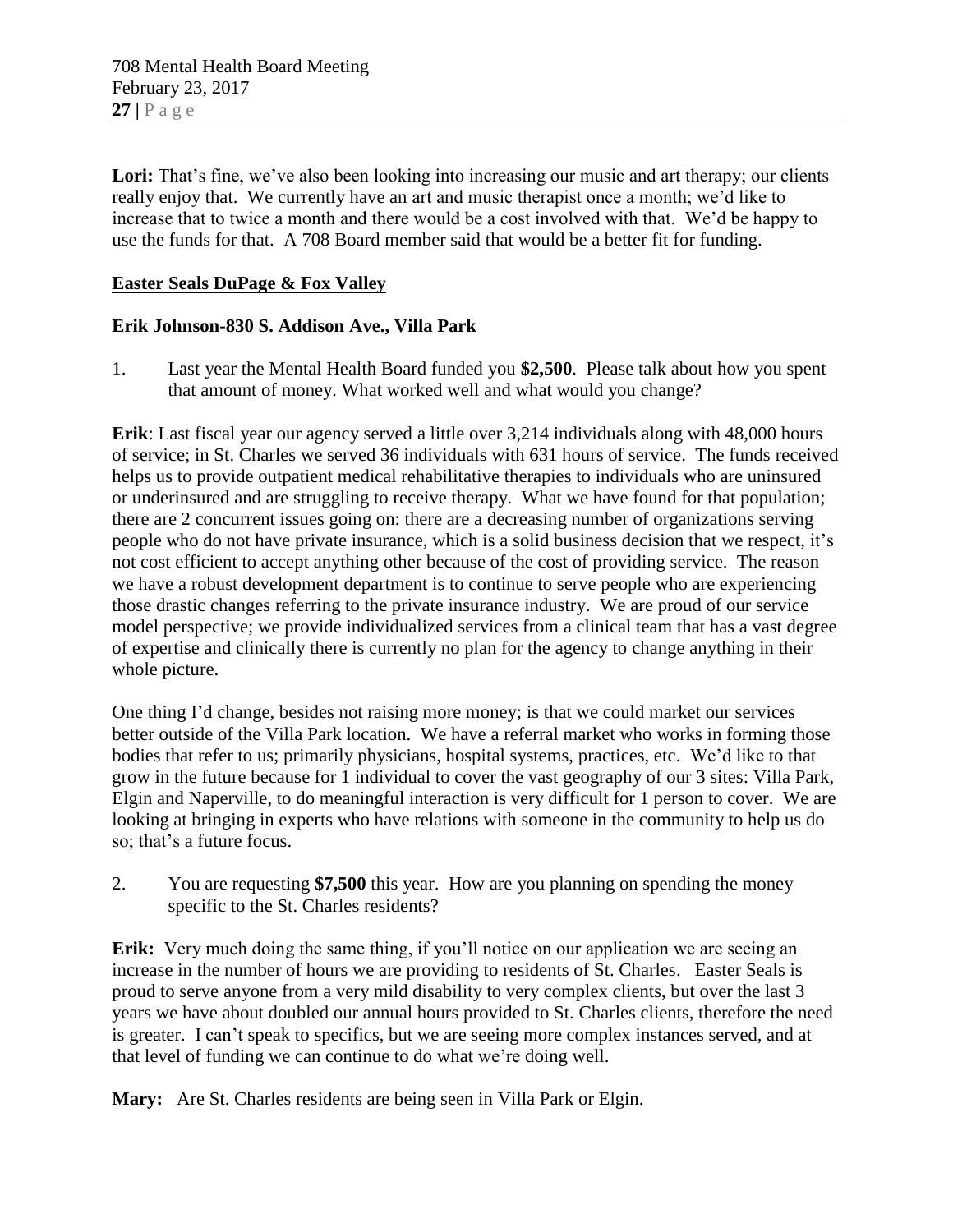**Erik:** Elgin, but there are 2 that do come to Villa Park, we let any client choose their center. We have 12 clinics and those primarily, almost exclusively, do take place in Villa Park; clients can take part in any of the Villa Park clinics while their home therapies may be in Elgin. There is no transportation, at this point their families have to take them.

**Chair Gacic:** Are any St. Charles residents going to the Naperville facility?

**Erik:** Not that I'm aware of, but I'll check that. They have a strategic focus on growing their Naperville location to better meet the needs of our clients; it originally began to meet a very specific need as sort of a satellite site, but its overgrown the satellite definition and should be looked at as a 3<sup>rd</sup> center.

## **Edward Foundation**

## **Denise Elsbree, Patty Noble, Trina Ludkoff–Linden Oaks, 3805 E. Main St.**

1. You are requesting **\$4,500** this year. How are you planning on spending the money specific to St. Charles residents?

**Denise:** Edward Elmhurst is the health care of the merger of those 2 hospitals and besides those we have a lot of outpatient service areas. Linden Oaks is the behavioral health hospital that's connected with Edward Elmhurst, the inpatient facility for Linden Oaks is located in Naperville next to Edward Hospital; there is an outpatient facility in St. Charles, Patty Noble is the director. We run an intensive outpatient program and professional hospitalization out of the St. Charles office, as well as counseling and psychiatry for adults and adolescence.

Mental Health first-aid is specifically what the grant would be for; this is an 8 hour course that is an evidence based program, an international program but nationally is owned by the National Council for behavioral health; it's a low cost program that is low cost but with a high impact. Denise said she makes the comparison to CPR-the purpose being to recognize the signs/symptoms of a heart attack and how to assist them, like CPR mental health first-aid is designed to teach anybody how to recognize when somebody is experiencing any level or type of mental health distress. We teach a 5 step set of skills of how to approach that person to offer some assistance and how to help connect them with help. At Linden Oaks we were early adopters of mental health first-aid, the course started in Australia in 2001 and came to the U.S. in 2008 and we have been teaching since 2010 and have taught over 8,300 people in our service area. When we look at the number of people that have been through the course in Illinois; our instructors have taught 1/3 of them, and have taught a wide range of audiences, from teachers, teachers aid, administrators, volunteers, nurses, primary care clinics, police departments and faith based organizations. It really is a course designed for a wide range of audiences; it's not about becoming a mental health professional, it's about teaching anybody how to recognize those signs and symptoms. We're always looking for new way to bring the program to people and over the past couple years the agency has been approached by social services agency directors for their staff, however there is a cost in offering the course, as well as books and staff time. We try to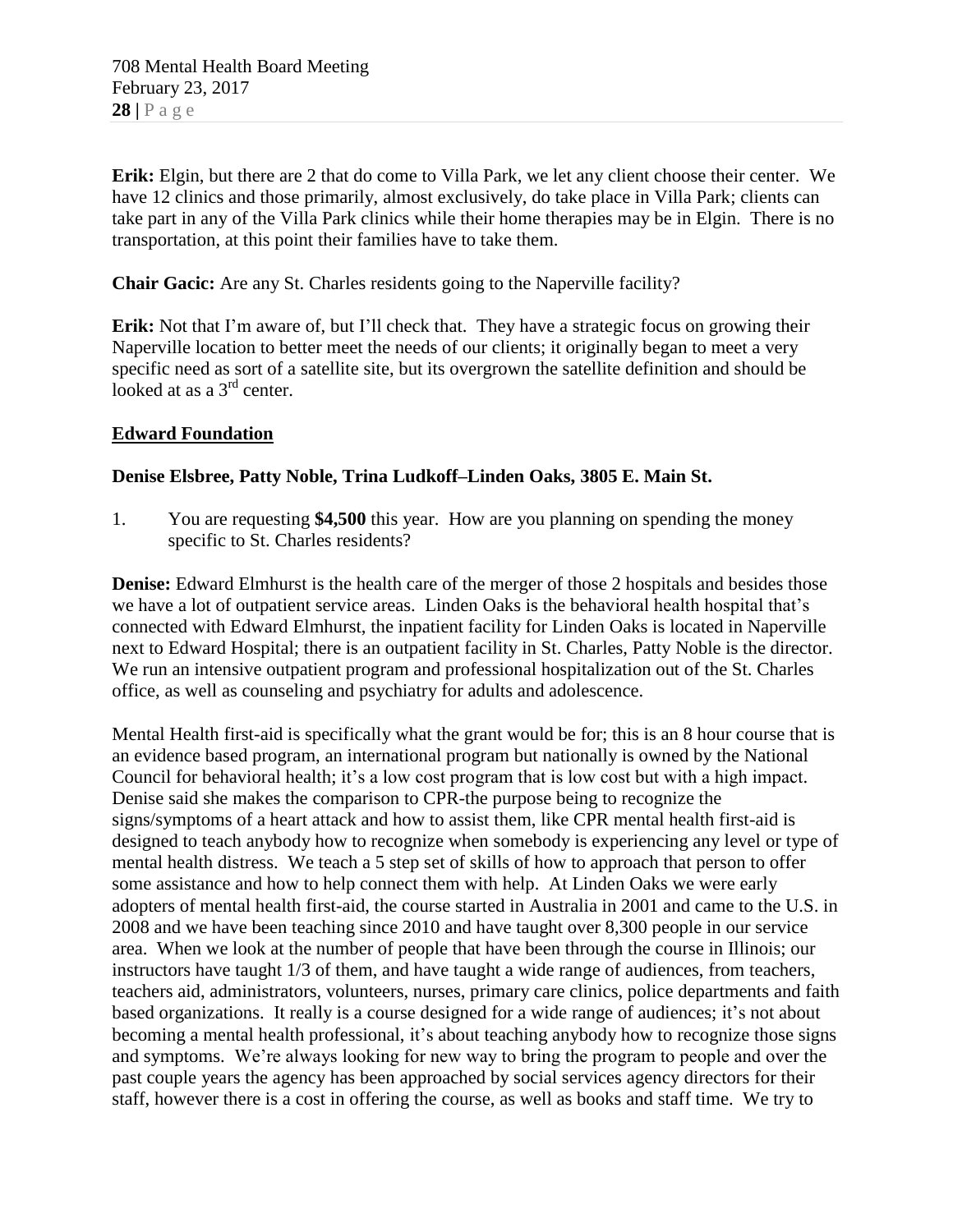708 Mental Health Board Meeting February 23, 2017 **29 |** P a g e

keep those costs low, but with their not being a state budget and social service agencies being strapped, even the minimal cost we charge for the program has been too much for some agencies. Our grant request is to help fund courses that would be specific to St. Charles, and really looking at those social service agencies, some of which were here tonight, to offer that class to them for their staff or volunteers. A number of those organizations have volunteers in a number of different ways; we'd like to target that group of individuals to be able to provide that class. Providing it to agency staff or volunteers, particularly volunteers, is that volunteers are people that are engaged and active in their community and the best advertisement for mental health firstaid is people who have taken the class. Once they have taken the class they spread the word to offer it at other organizations within the community, and to have the grant funding to support bringing the class to other groups of people is a ripple affect beyond the initial grant period. It would be a way to get it spread into other organizations within the community beyond this initial grant request. Mental health first-aid, like any illness, the sooner you recognize that someone is struggling, the sooner you get them connected with help, the more we can mitigate the severity of the symptoms. One of the goals of the course is to not wait until someone is really overwhelmed, but to notice someone needs help sooner and how can I reach out to the person to help them. It's about increasing overall community capacity to recognize and offer help to people, and with the lack of state budget and agencies having to cut back, so the rest of us need to step up and notice in other situations. Mental health first-aid is a basic course for any audience, but there is also a youth mental health course for adults who interact with young people, which teaches the same set of skills but is a different curriculum and the noticing skills are taught in a different more general way. The grant proposal would be to offer 2 adult and 2 youth mental health first-aid courses to target different populations of people, and we would like to train 120 St. Charles people who either live or work in the social service agencies.

2. Agency specific questions (this is the first year for Edward).

**Board member:** Are there some agencies in the area are already trained in this?

**Denise:** Some might be, Liz Eakins from Lazarus approached the agency a few years ago, which sparked the interest in bringing it to more agencies, but I believe they have taken the training through another organization. Some organizations offer it on a much smaller scale than Linden Oaks and may be able to offer the class at a lower cost; we have a pretty high volume of teaching mental health first-aid and being able to offer that class.

**Carolyn:** Has Geneva's school district participated?

**Denise:** They did teach the administrators for the district, as well as some businesses in the area; the curriculum can apply in a lot of different settings and audiences.

**Carolyn:** Have you identified anyone in the area who is interested?

**Denise:** Not specifically but the target group is some of the organizations that were here tonight with the goal of offering the class to them at no cost.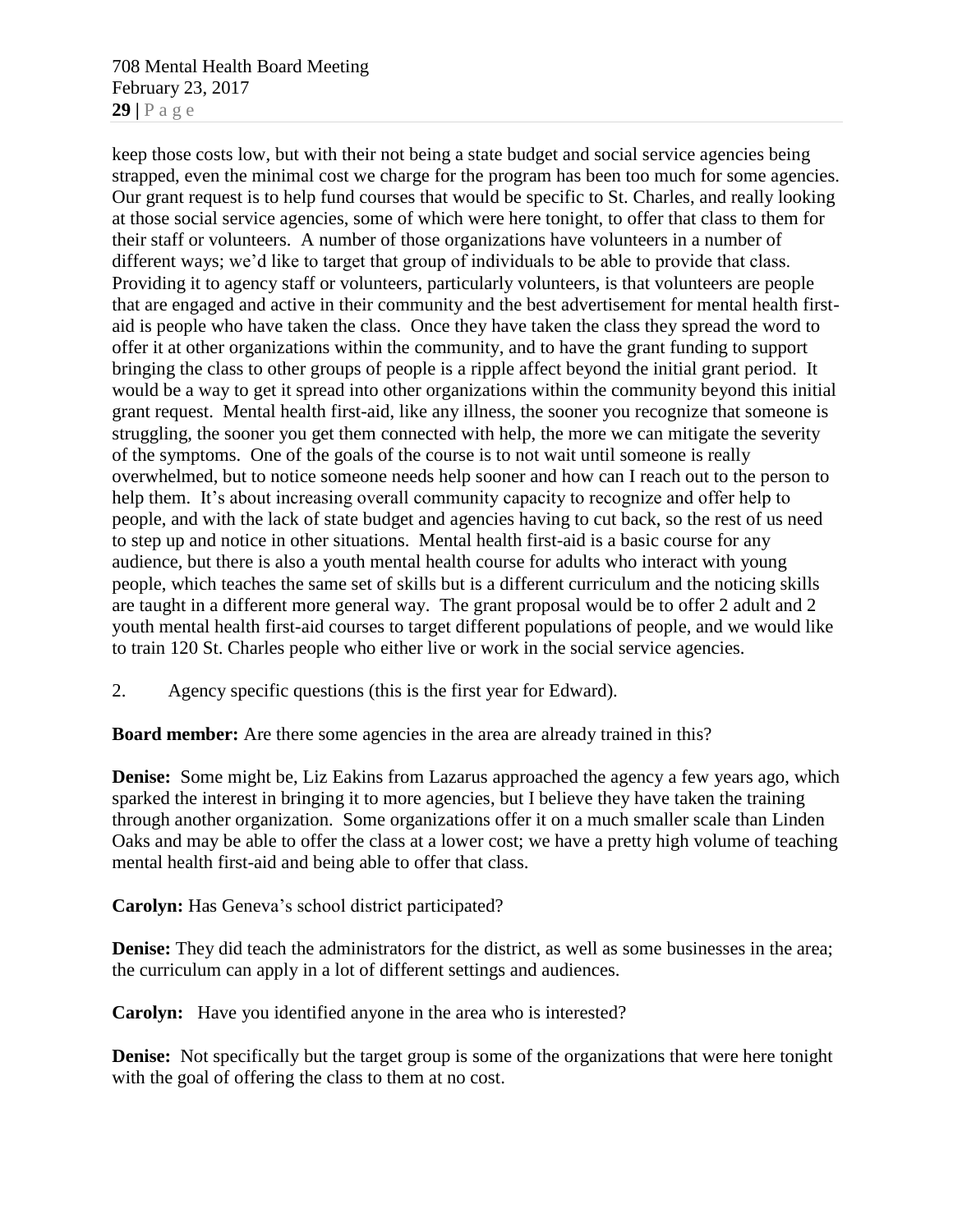**Michael:** Would the youth course target high school students or people in Operation Snowball?

**Denise:** It would be the adults who work with young people, so Operation Snowball might be a great opportunity, or Chick-Chat; it's not for the young kids, it's for adults who work with young people.

**Michael:** I know you've targeted Elderday and are trying to target agencies in St. Charles.

**Patty Noble:** Even though St. Charles administrative schools have expressed interest in the service, there's only so much time with teachers institute days to attend some of these, but if we could do this at minimal to no cost and allow for their school to come on a non-service day. The teachers are really there at the frontline to be able to notice things and not be afraid to cross that barrier to state they may be worried about a student. We do get numerous calls from high schools in the area regarding serious behavior issues, and they have given a couple hundred free assessments. There is a need out there and they do want the support and it does earn the CEU credits that they need annually for their teaching certificates.

**Mary:** Would you be offering the classes to foodbanks?

**Denise:** We have done a number of classes at the foodbank but they have posted them so it's been for food pantry organizations that they support in norther Illinois, but the ones specific to St. Charles would be another great audience.

**Carolyn**: Is this \$4,500 is a 1 time grant to get this started, or would it be reoccurring?

**Denise:** We want to get it started and hope that we provide a good job teaching the class for people to leave and feel enthusiastic to go on and spread the word to other organizations and businesses; this would be the seed money that would continue to grow.

**Ron W.:** Would the mental health certification require periodical recertification?

**Denise**: It's a 3 year certification; it used to be that you just took the class over again, but about a year ago they started an online 90 minute recertification program, done directly through the National Council on Behavioral Health. We are a large health organization but overall the system is a not for profit organization and since we started offering the program it's not a money maker for the hospital, but is a commitment the hospital has made because it's a valuable program.

## **Funding Discussion**

**Chair Gacic:** I took the 2016 funding and went 1.05% as a starting point.

**Michael:** Barb, you've done such an outstanding job. Thank you. I think we should focus on the fact that some agencies are requesting one thing on the application and then asking for something different when they present.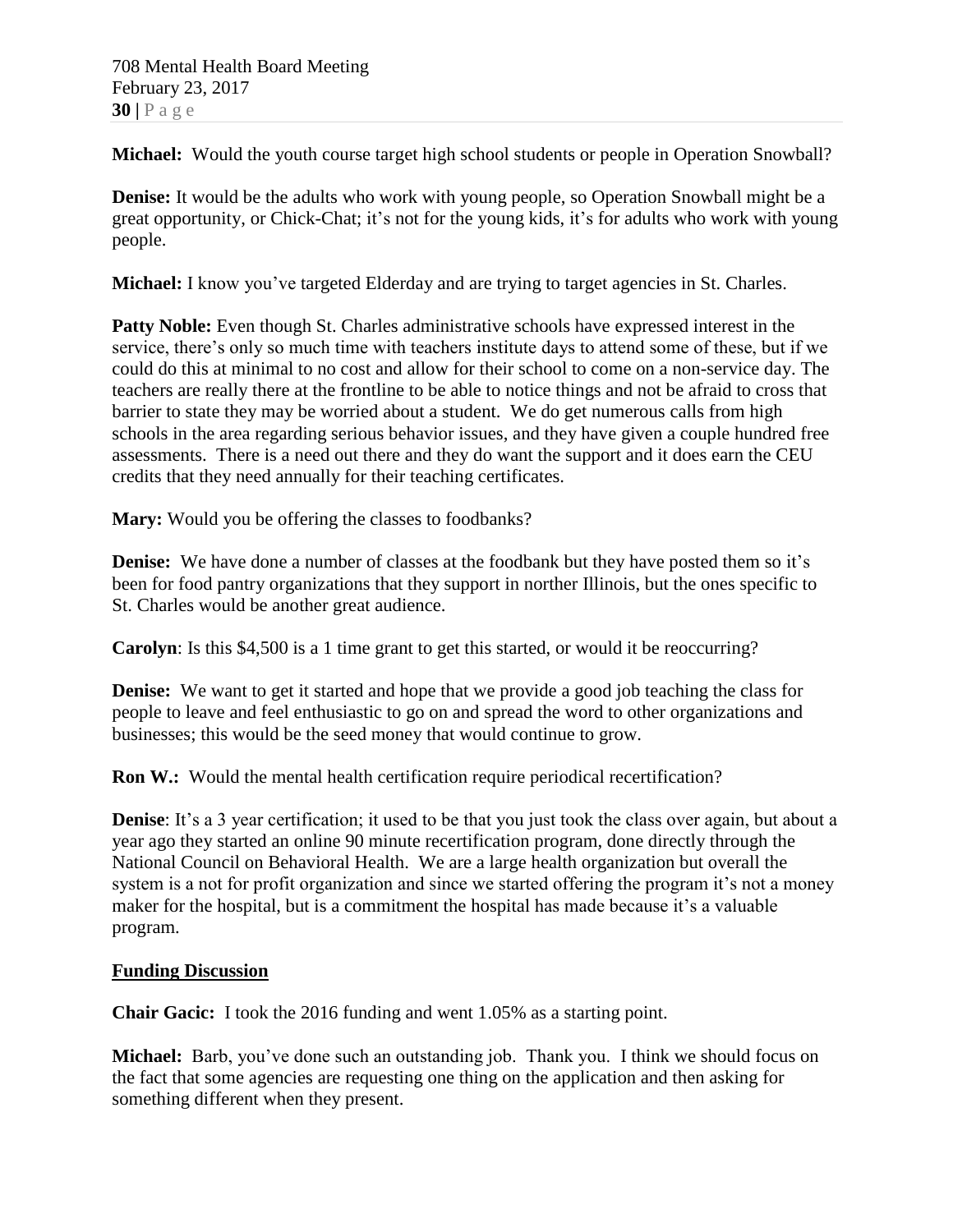**Carolyn:** There are 5 new directors this year, they're learning the process; it's up to us to teach them the process.

**Mary:** Yes, and that's based on the fact that we've had some bad experiences in the past. My preference is that all the money should go for direct service. In the past we have had educational sessions to go over the guidelines on how the money can be used.

**Chair. Gacic:** Yes, John Rabchuk did that the first year I was on board.

## **Roundtable discussion was had regarding agency funding requests and how 708 MHB funds should be used.**

**Carla:** Looks to me as though we have an extra \$12,132 to spend.

**Ron S.:** Does that include the \$1200 we're going to hold back?

**Chair. Gacic:** It does.

**Carla:** Are there any we'd like to reduce?

**Carolyn:** I'd like to reduce Ecker Center. They had a 20% decrease in their St. Charles residents.

**Mary:** So did Tri-City Family Services and Renz.

**Ron S.:** CASA had the same amount and they're asking twice as much.

**Chair. Gacic:** I understand that their numbers are down, but they are the only true severe mental health agency.

**Ron W:** That's a good point Carolyn but I'm not sure if that's directly related to the psychiatric patients that they didn't serve last year.

**Carolyn:** Jim made a good point that they were down 29 and now they are up 19 already, they may level out.

**Chair Gacic:** Anyone else to decrease or increase?

**Mary:** I would like to see Wredling get their requested amount. I think they are doing a wonderful job of reaching the kids that may fall through the cracks, and they are showing some results.

**Ron S.:** I'm confused as why the school district doesn't fund them.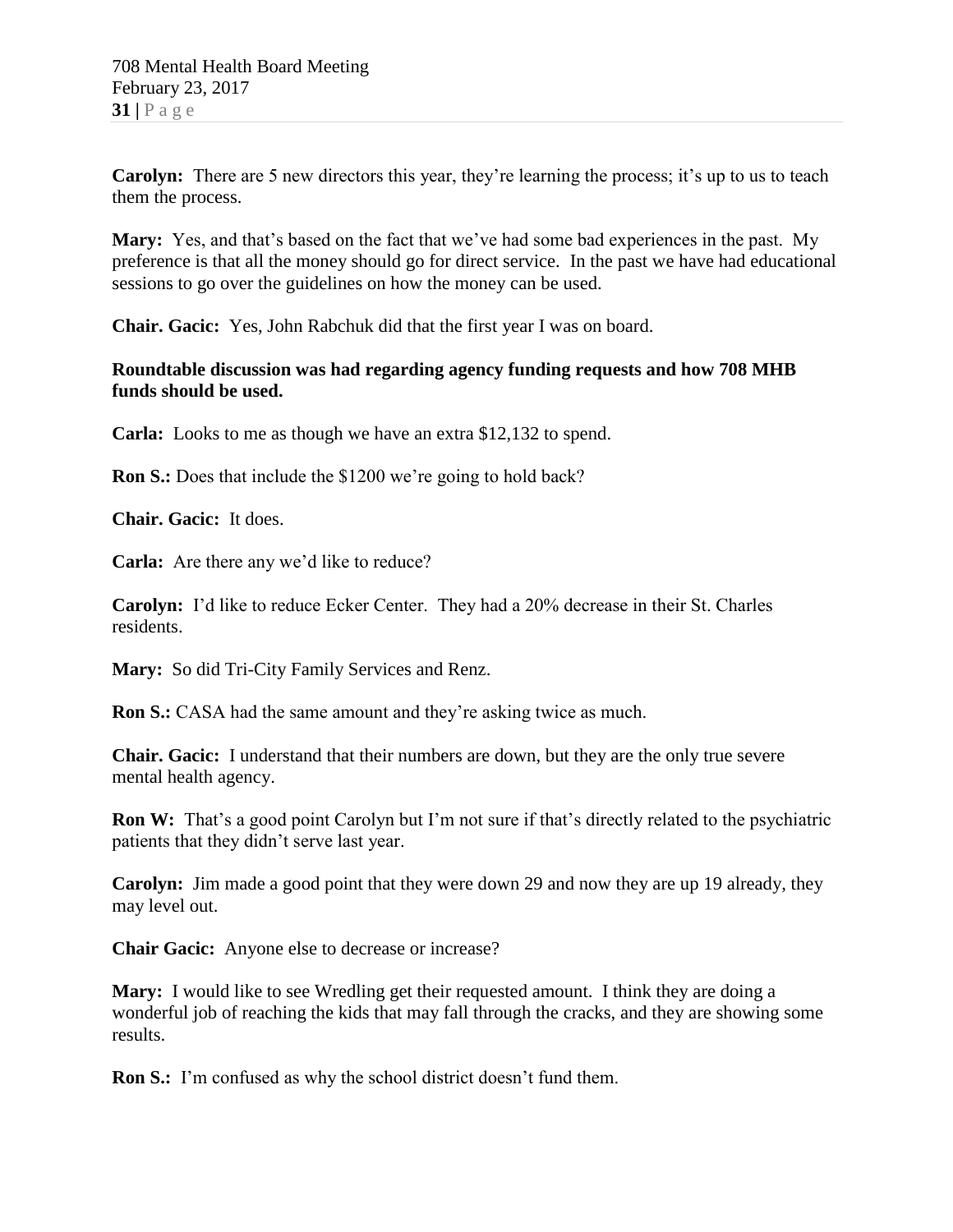**Mary:** They aren't paying salaries out of this, it's for incidentals. It's designed for at risk children.

**Ron S.:** I think it's odd we're funding this.

**Carla:** She has to do a better job at presenting. She was describing things that are part of the school day and are funded by the school. I did press her. She needs to be more specific regarding what the funds are being used for.

**Michael:** Can we be more specific on the application regarding what they are asking for and what they are spending the money on?

**Chair. Gacic:** We will have everyone come in who is going to fill out an application to hear what the requirements are. It's time to do this particularly with all the new people.

**Carolyn:** I think she was vague and needed to be more specific.

**Carla:** I think with the smaller grants they can get more specific about projects. With the larger grants they are looking at a percentage.

## **Roundtable discussion was had regarding agency funding requests and how 708 MHB funds should be used.**

**Carolyn:** Barb has done 1.05% increase for everyone, with that some have come up with more than they are requesting. I would like to bring those that are over down to the requested amount.

All were in agreement with bringing any overages down to the requested amount.

**Michael:** Tri-City breaks theirs down into categories. The one that I always seem to have trouble with is \$10,000 for training and when they write up the training it's to promote their agency. I can't believe that's \$10,000; that should be part of the normal job.

**Chair. Gacic:** Maybe they are being honest and the others aren't.

**Michael:** That's part of the job; you promote your agency and programs. I just can't see giving \$10,000 for that.

**Carla:** Are you okay with giving them the amount requested?

**Michael:** I'm not okay with the \$10,000 for training/workshops. I think whatever we decide to fund them we should take off \$10,000.

**Mary:** The interesting thing is they are all talking about marketing and making people aware.